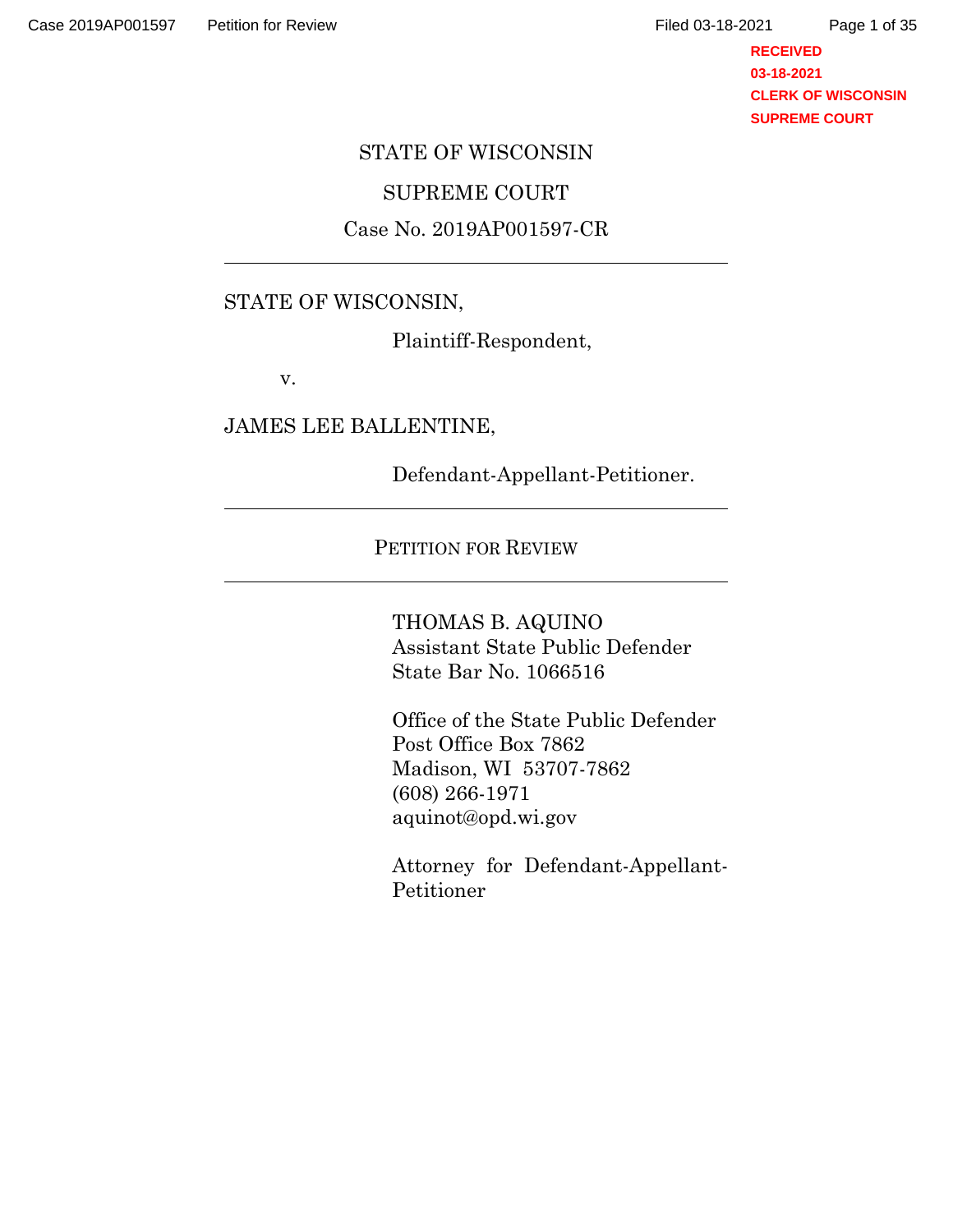#### **ISSUE PRESENTED**

Whether the trial court erroneously prohibited the defendant from introducing evidence of a prior instance of a cooperating witness hiding drugs from the police while being searched, when the defense at trial was that the cooperating witness had similarly hidden from the police drugs supposedly purchased from the defendant.

The circuit court only allowed the defendant to introduce evidence that the witness generally knew how to hide drugs, and prohibited admission of evidence of the details of the prior incident. The Court of Appeals held *sua sponte* that the defendant forfeited any argument concerning admission of the details of the prior incident.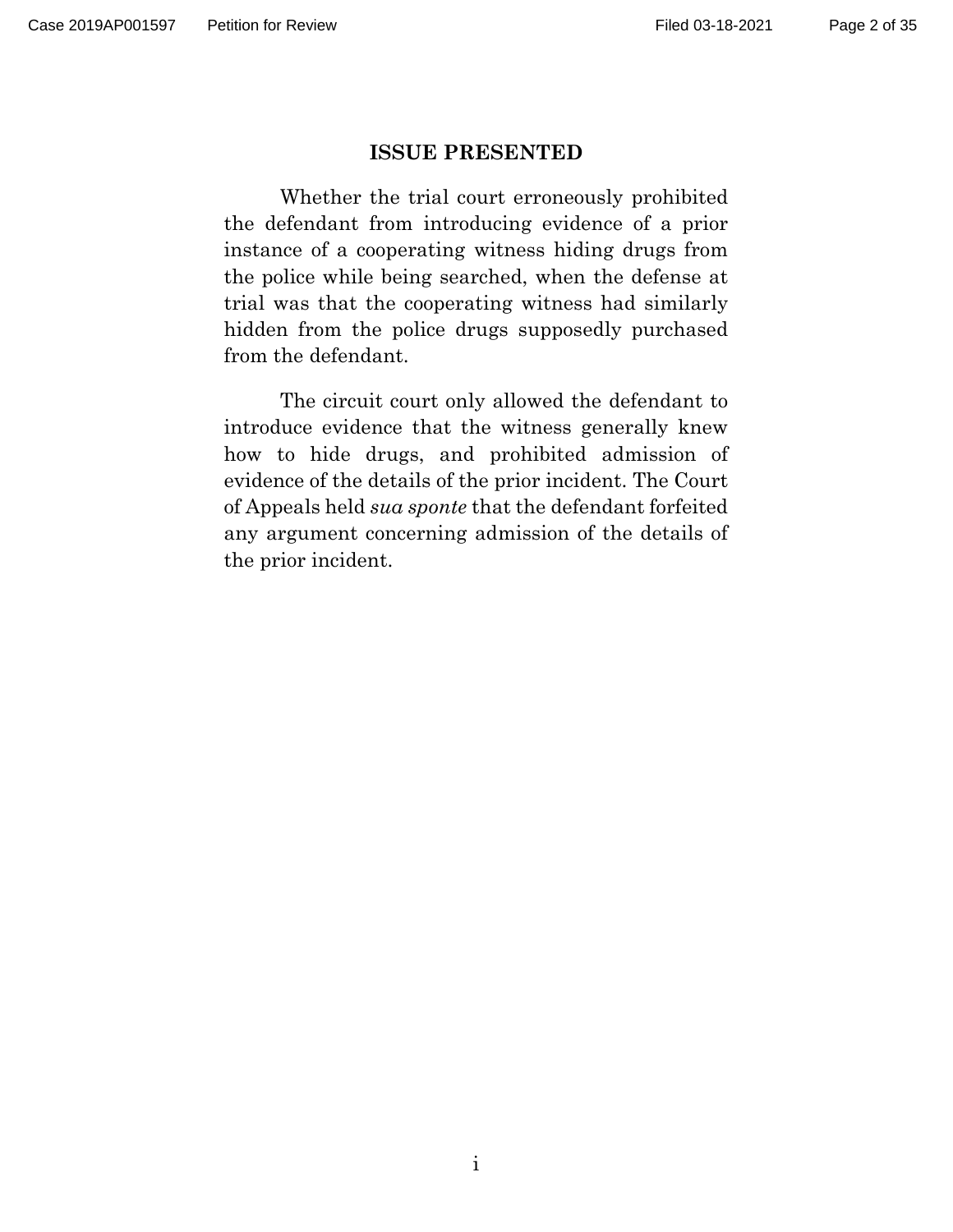Page

# **TABLE OF CONTENTS**

| Ι.   | Review is warranted to address the<br>extent to which the Court of Appeals<br>may decide a criminal case on grounds                                                                                                        |  |  |  |  |
|------|----------------------------------------------------------------------------------------------------------------------------------------------------------------------------------------------------------------------------|--|--|--|--|
| Η.   | Review is warranted to address the<br>proper application of the forfeiture                                                                                                                                                 |  |  |  |  |
| III. | The circuit court erroneously<br>prohibited Ballentine from introducing<br>evidence of the cooperating witness<br>previously hiding drugs from police                                                                      |  |  |  |  |
| A.   | The circuit court erroneously<br>exercised its discretion in holding<br>that the probative value of the<br>details of Denmark successfully<br>hiding drugs from the police<br>would be substantially<br>outweighed by time |  |  |  |  |
|      | 1.<br>Denmark's hiding of the drugs<br>offered for a proper<br>was                                                                                                                                                         |  |  |  |  |
|      | Denmark's<br>2.<br>demonstrated<br>ability to hide drugs from the                                                                                                                                                          |  |  |  |  |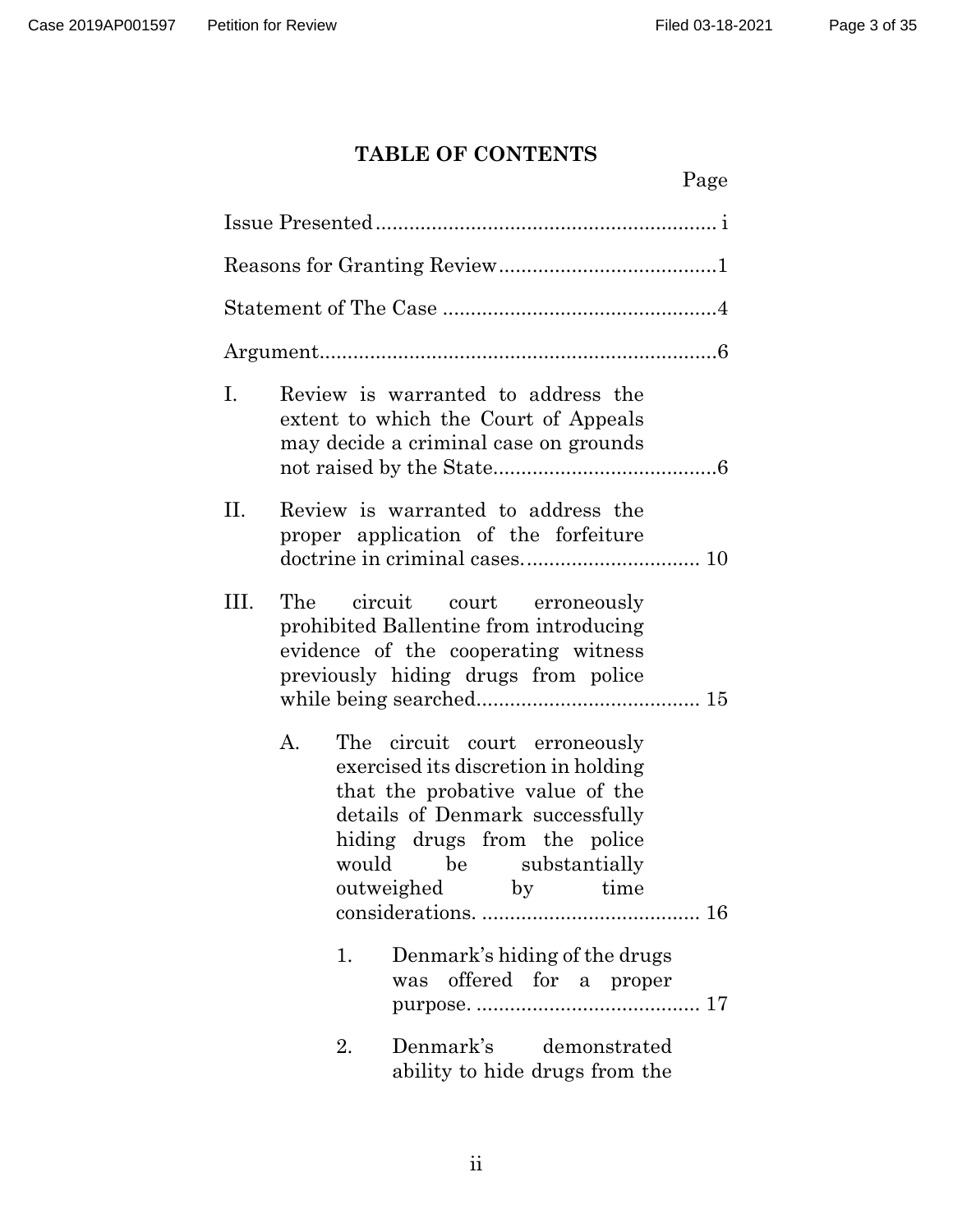|    |    |                                   | police was relevant to his                                                                                                                                                                                |  |  |
|----|----|-----------------------------------|-----------------------------------------------------------------------------------------------------------------------------------------------------------------------------------------------------------|--|--|
|    | 3. | erroneous                         | The court's determination<br>that the probative value of<br>Denmark's successful attempt<br>to hide drugs from the police<br>was substantially outweighed<br>by time considerations was an<br>exercise of |  |  |
| B. |    | The failure to admit the evidence |                                                                                                                                                                                                           |  |  |
|    |    |                                   |                                                                                                                                                                                                           |  |  |
|    |    |                                   |                                                                                                                                                                                                           |  |  |
|    |    |                                   |                                                                                                                                                                                                           |  |  |
|    |    |                                   |                                                                                                                                                                                                           |  |  |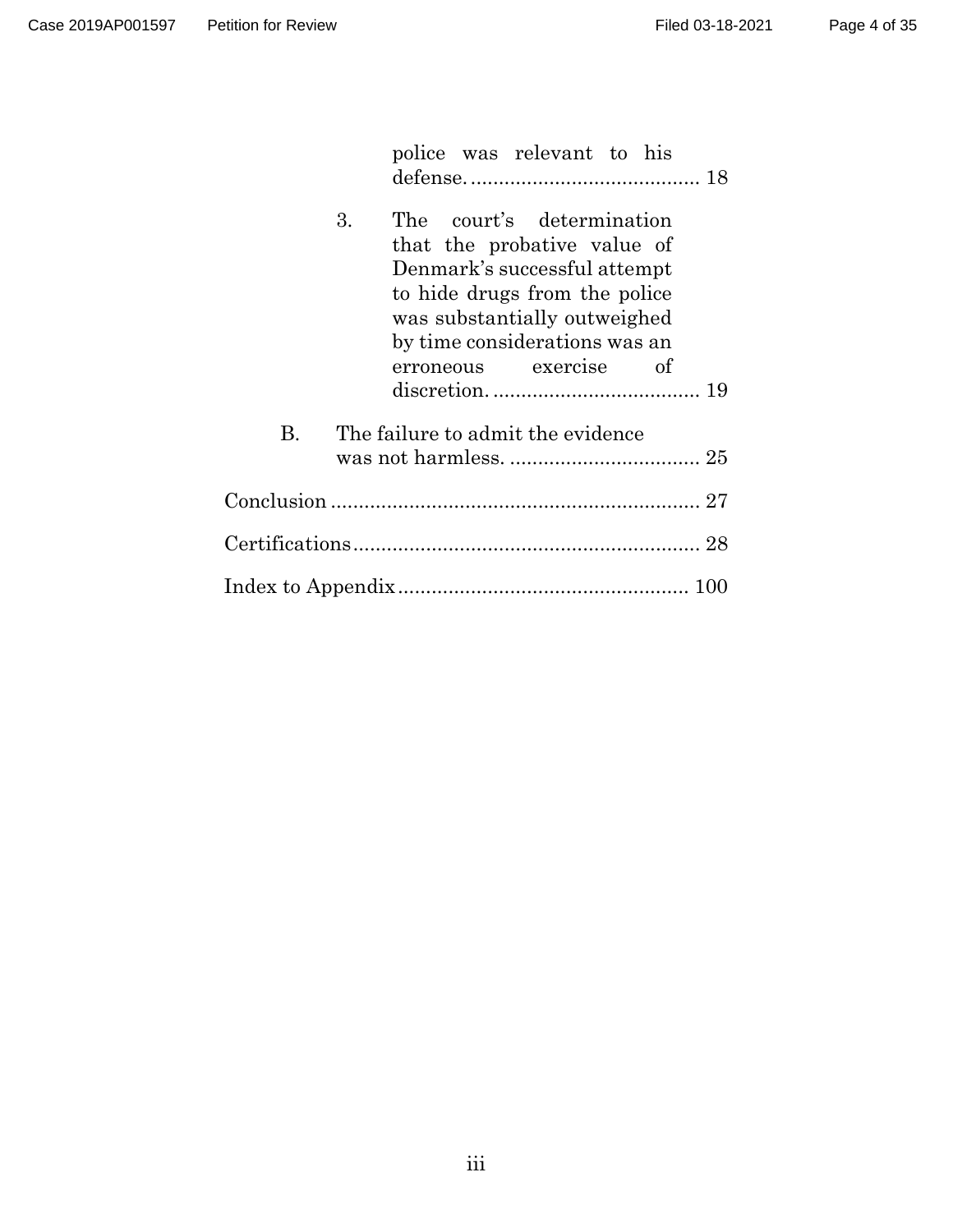### **REASONS FOR GRANTING REVIEW**

Courts and commentators alike have criticized appellate courts for resolving cases based on arguments not advanced by the prevailing party. *Greenlaw v. United States*, 554 U.S. 237, 243 (2008); *Castro v. United States*, 540 U.S. 375, 386 (2003) (Scalia, J., concurring in part and concurring in judgment); *Bartus v. Wisconsin Dep't of Health & Soc. Servs., Div. of Corr.*, 176 Wis. 2d 1063, 1073, 501 N.W.2d 419, 424 (1993); Adam A. Milani & Michael R. Smith, *Playing God: A Critical Look at Sua Sponte Decisions by Appellate Courts*, 69 TENN. L. REV. 245, 273 (2002). *Sua sponte* decisions are antithetical to the conception of the court as a neutral arbiter that is fundamental to our adversarial system of law, lead to factual and legal errors due to the arguments being untested by the adversarial process, and further burden already busy courts.

Here, the Court of Appeals held *sua sponte* that the petitioner forfeited the evidentiary issue raised on appeal. The court's decision overlooks important factual and legal considerations that would have been raised by the petitioner if the State had raised forfeiture in response to the petitioner's appeal. For instance, the Court of Appeals did not recognize that the petitioner sought to introduce the evidence at issue with a motion in limine, or that forfeiture is a matter of judicial policy, not an immutable matter of law. Review is appropriate to address when the Court of Appeals should decide matters *sua sponte*, and when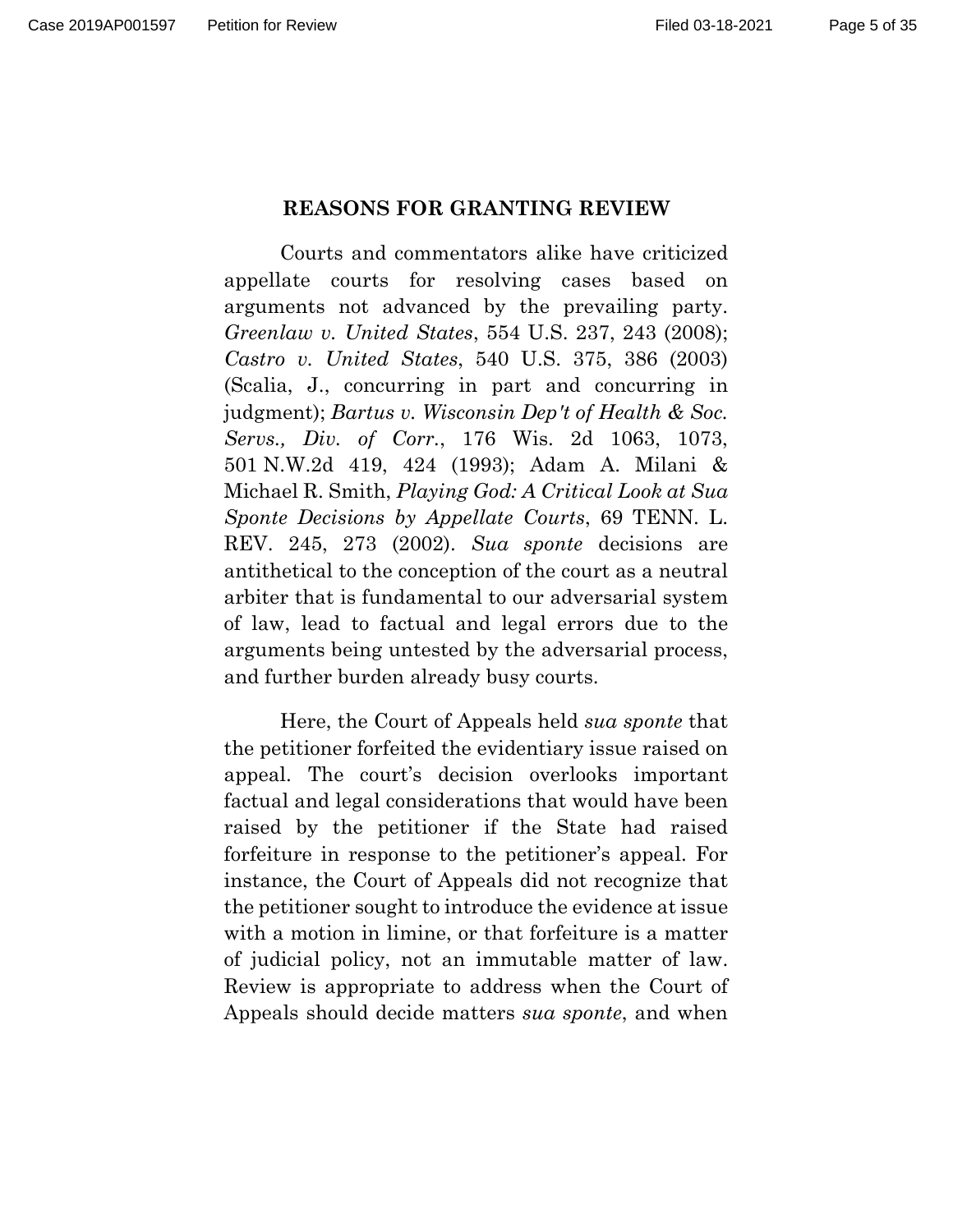the court should instead request briefing, hold oral argument, or just let the matter lie unaddressed.

 Review is also warranted to address the proper application of the forfeiture doctrine in criminal cases. The Court of Appeals here applied forfeiture strictly. The trial court only partially granted the petitioner's motion in limine to introduce other act evidence of the state's cooperating witness. According to the Court of Appeals, the petitioner forfeited any argument that this limited ruling was inadequate, because the petitioner did not challenge the trial court's ruling after it was made.

The petitioner is unaware of the courts applying forfeiture in similar circumstances, and indeed the ruling seems contrary to prior cases holding that motions in limine preserve issues for appeal. *State v. Bergeron*, 162 Wis. 2d 521, 528, 470 N.W.2d 322, 324 (Ct. App. 1991). Thus, it appears that any claim that trial counsel was ineffective for failing to make such arguments in the trial court would fail. *State v. Lemberger*, 2017 WI 39, ¶ 18, 374 Wis. 2d 617, 628, 893 N.W.2d 232, 238. Accordingly, the petitioner is left without an avenue on appeal to challenge the trial court's decision. Review should be granted to address this gap in the law.

Finally, the petitioner is entitled to relief on the merits. The petitioner had filed a motion in limine seeking to introduce evidence of the complaining witness hiding drugs from the police while being searched, in order to suggest that when the witness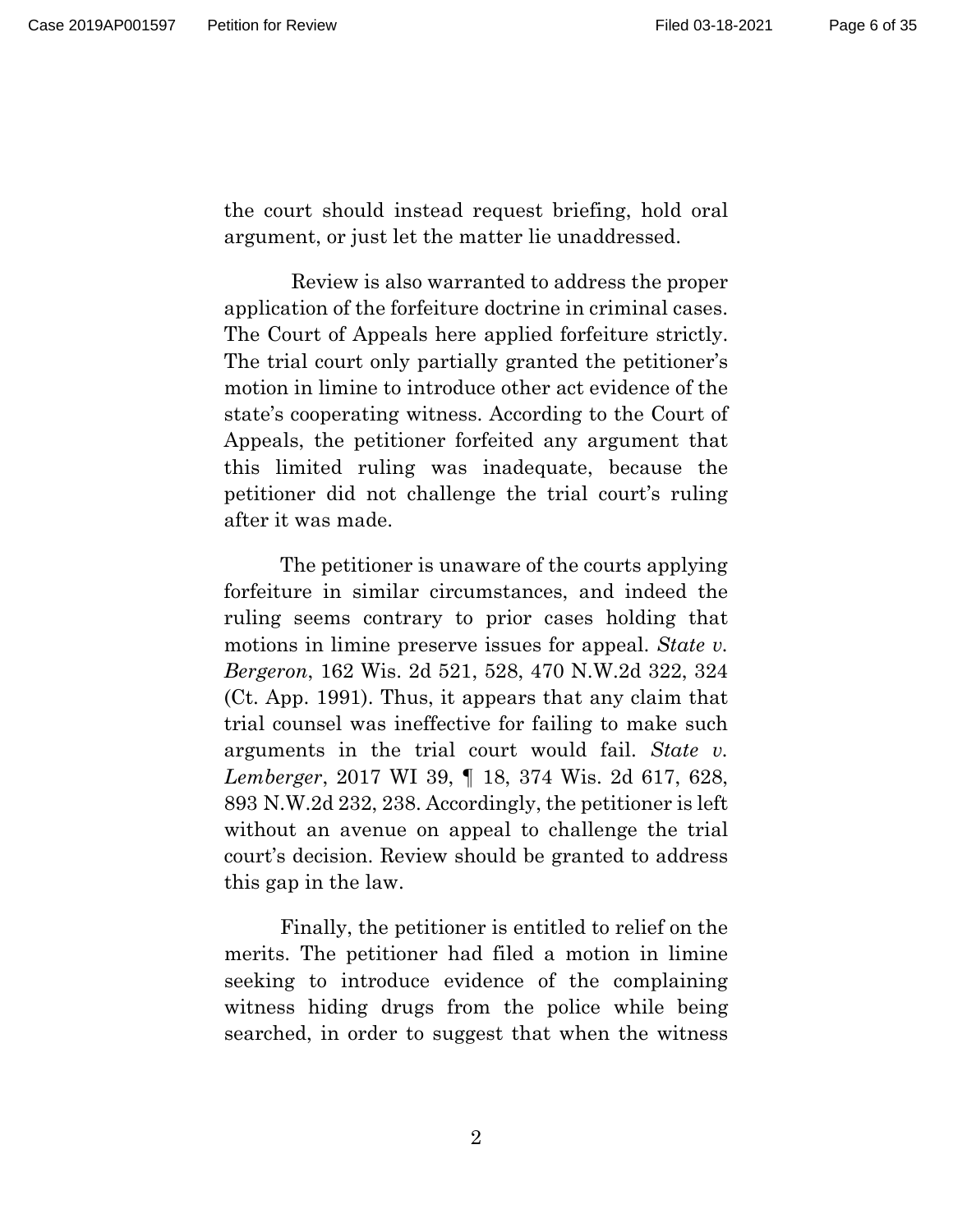Page 7 of 35

supposedly purchased drugs from the petitioner during a controlled buy, the drugs later given to the police had actually been hidden by the witness on his person before the police searched him and sent him to make the buy. The circuit court issued a compromise decision, allowing the petitioner only to ask the witness if he "knew how to hide drugs," and would not allow the petitioner to call witnesses about the details due to time considerations. However, those details were crucial to demonstrate the extent of the witness's knowledge, as well as the witness's actual ability to hide drugs from the police. The circuit court's ruling excluding the evidence was clearly erroneous.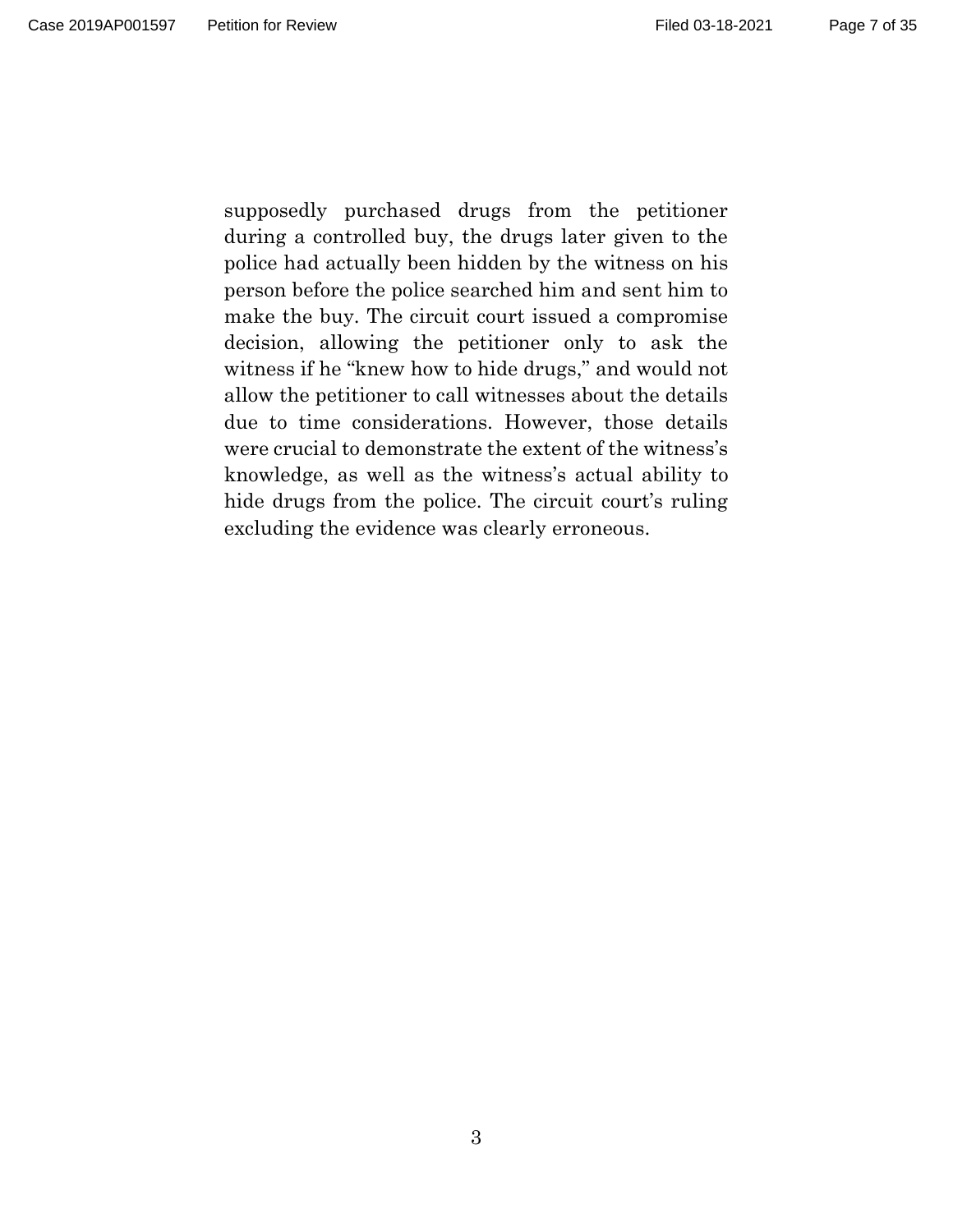#### **STATEMENT OF THE CASE**

The State filed a criminal complaint against the petitioner, James Lee Ballentine, on April 12, 2017, asserting five counts.  $(1)$  $(1)$  $(1)$ . Specifically, the State charged Ballentine with three counts of Delivery of cocaine (1-5g) on or near a youth center, Wis. Stat. § 961.41(1m)(cm)1r & 961.49(1m)(b)(5); one count of possession with intent to deliver cocaine (1-5 g) on or near a youth center, Wis. Stat.  $\S 961.41(1m)(cm)1r \&$ 961.49(1m)(b)(5), and one count of possession of THC. The complaint alleged that Ballentine, a youth center employee, delivered cocaine to a confidential informant on three separate occasions, and that police executing search warrants found additional cocaine in the youth center and marijuana at Ballentine's home. The State later disclosed that the confidential informant was Denmark James. $2$  (13; 46:116).

Prior to trial, Ballentine moved to admit evidence of Denmark's ability to hide drugs from police officers despite being searched. (13). In 2015, Denmark had been arrested, searched, and brought to the Racine Police Department for questioning. (13:1- 2). Denmark was taken to the bathroom during a break in the questioning, and surreptitiously dropped

<span id="page-7-0"></span><sup>&</sup>lt;sup>1</sup> The complaint notes that it is a "reissue" of Racine County Case No. 2016CF604. This case no longer appears online on CCAP, under the policy of removing criminal cases two years after a dismissal.

<span id="page-7-1"></span><sup>2</sup> To avoid confusion with the petitioner, James Ballentine, Denmark James will be referred to in this petition by his first name.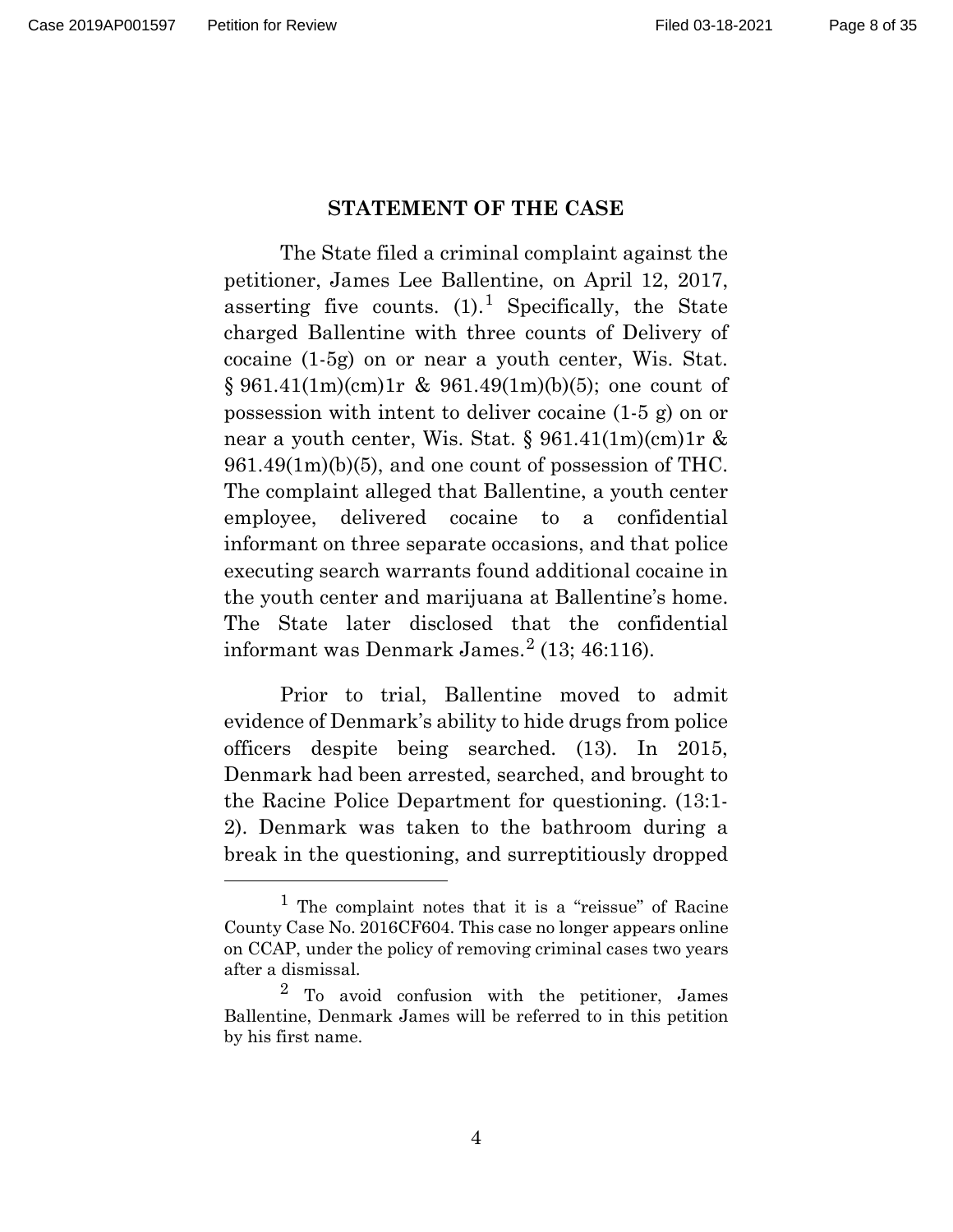Page 9 of 35

drugs that he had hidden somewhere on his person. (13:1-3). Police later discovered the drugs in the hallway leading to the bathroom. (13:3). Denmark was subsequently charged with possession of heroin and THC, among other drug counts, in *State v. Denmark James*, Racine County Case no. 2015CF1565. (13:1)[3](#page-8-0)

At a hearing on the motion, the trial court held that Denmark's knowledge of how to hide drugs was relevant. (44:35-37; App. 124-126). However, the court prohibited Ballentine from introducing evidence regarding the Racine Police Department incident, unless Denmark denied during cross-examination that he knows how to hide drugs. (*Id*.)

A jury was selected on September 19, 2017, and the trial was held the next three days. (45-48). The jury found Ballentine not guilty of one count of delivery and of possession of the THC, but found him guilty of the remaining three charges. The court sentenced Ballentine to four years of initial confinement and three years of extended supervision on one count, and on the remaining counts imposed and stayed ten year prison sentences for a period of five years of probation. The court issued a corrected judgment of conviction on February 14, 2018, clarifying that probation was to run concurrent to his prison sentence. (38; App. 127).

<span id="page-8-0"></span> $^3$  Ballentine's offer of proof in the motion in limine refers to the Racine County criminal case. (13:1). Ballentine asks the court to take judicial notice of the specific drug charges filed in that case and found on CCAP.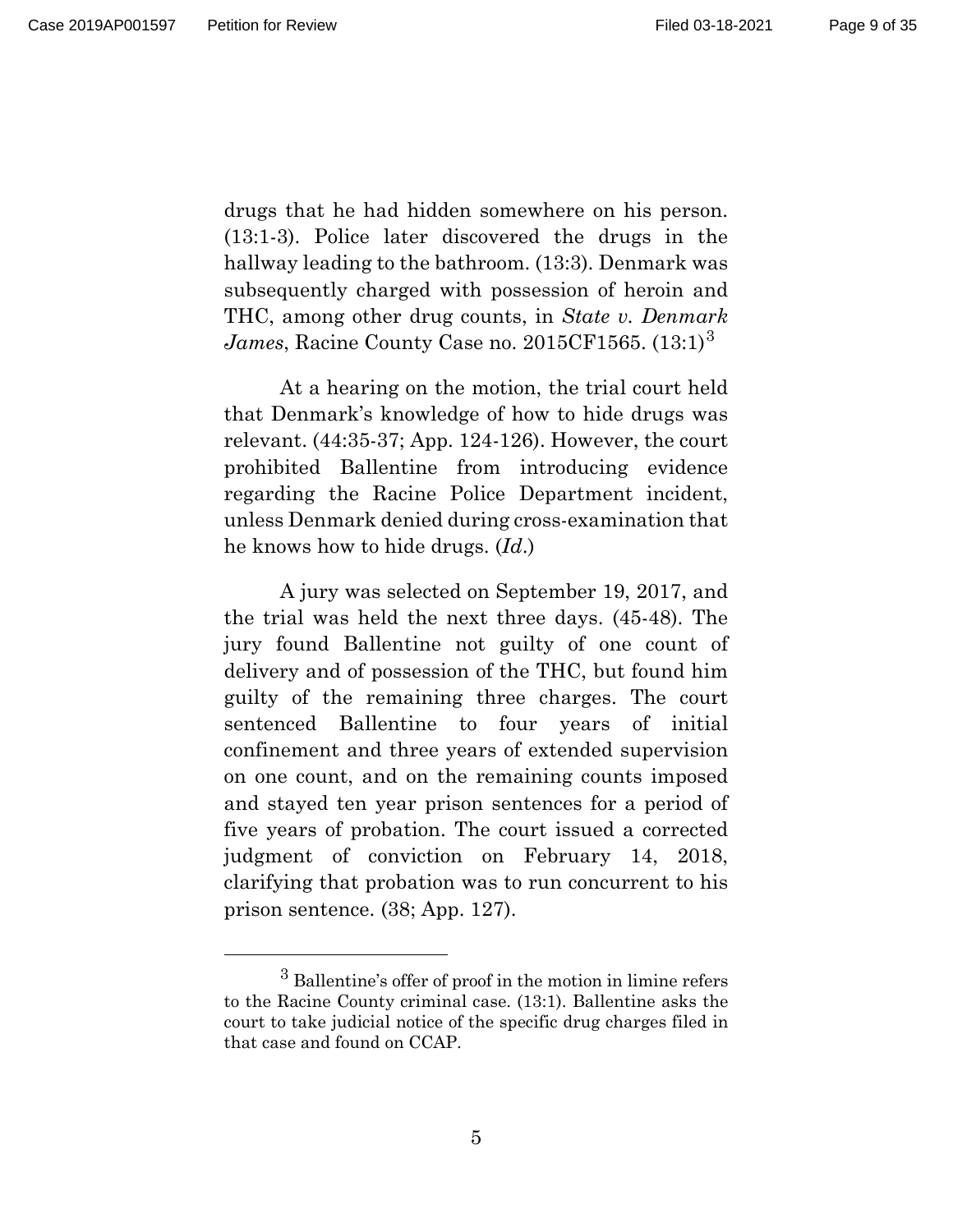Ballentine appealed, and on January 20, 2021, the Court of Appeals issued a decision affirming the judgment. Ballentine filed a motion to reconsider, which the Court of Appeals denied on February 16, 2021.

The Court of Appeals decision largely states the facts necessary to decide this petition. Wis. Stat. § 809.62(2)(d). However, as discussed in context below, the decision does not address significant facts related to Ballentine's presentment and preservation of the relevant issue.

#### **ARGUMENT**

**I. Review is warranted to address the extent to which the Court of Appeals may decide a criminal case on grounds not raised by the State.** 

"As a matter of Wisconsin constitutional law, the right to an appeal is absolute[.]" *State v. Perry*, 136 Wis. 2d 92, 98, 401 N.W.2d 748, 751 (1987) (*citing* Wisconsin Const., art. I,  $\S$  21(1)). In fact, "a thread runs through our entire jurisprudence that there not only be a right to appeal, but that the appeal be a meaningful one." *Id*. at 99.

An appellant does not have the benefit of a meaningful appeal when the court abandons the adversarial system that is at the heart of the Anglo-American legal tradition, and instead decides a case on an issue not raised or briefed by the prevailing party. "Our adversary system is designed around the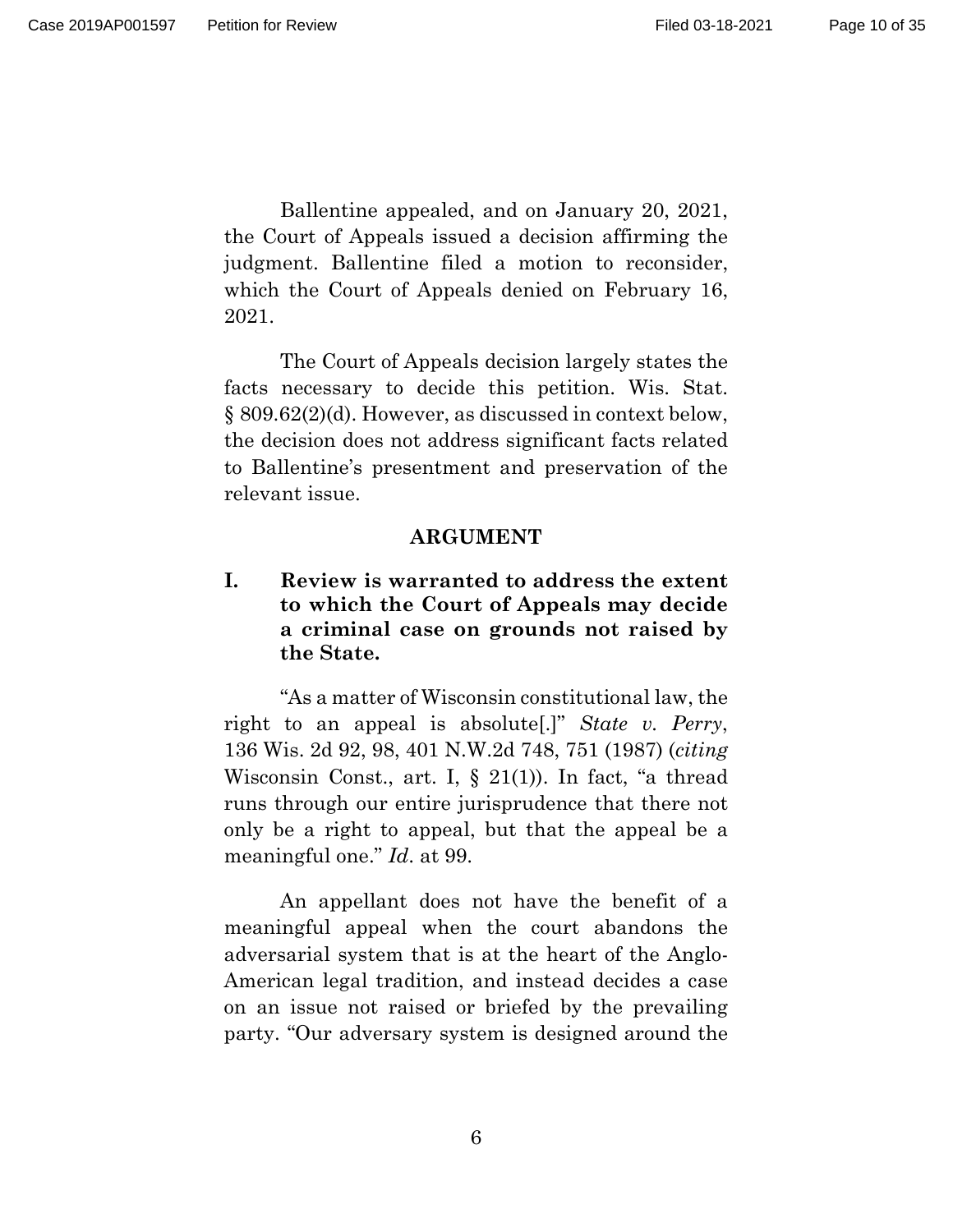Page 11 of 35

premise that the parties know what is best for them, and are responsible for advancing the facts and arguments entitling them to relief. *Castro v. United States*, 540 U.S. 375, 386 (2003) (Scalia, J., concurring in part and concurring in judgment).

There are at least three reasons for this Court to direct the Court of Appeals to eschew deciding cases *sua sponte*, and to instead order briefing or oral argument to address dispositive issues not addressed by the parties, or simply refrain from addressing the issue at all.

First, we have an adversarial system of law, where the judge sits in equipoise between the parties, and not the inquisitorial system found in continental Europe where the "judge dominates the proceeding and often appears to move relentlessly toward a predetermined result of conviction." *In re S.M.H.*, 2019 WI 14, ¶ 28 & n. 13, 385 Wis. 2d 418, 438, 922 N.W.2d 807, 817 (citation and quotation marks omitted). This commitment to neutrality is one of the basic protections afforded by the due process clause. *Caperton v. A.T. Massey Coal Co.*, 556 U.S. 868, 876 (2009); *State v. Herrmann*, 2015 WI 84, ¶ 25, 364 Wis. 2d 336, 348, 867 N.W.2d 772, 778. *Sua sponte* decisions are similarly contrary to a defendant's due process rights "to be heard" and to "present a complete defense." *In re Termination of Parental Rights to Daniel R.S.*, 2005 WI 160, ¶65, 286 Wis.2d 278, 706 N.W.2d 269 (citation and quotation marks omitted).

7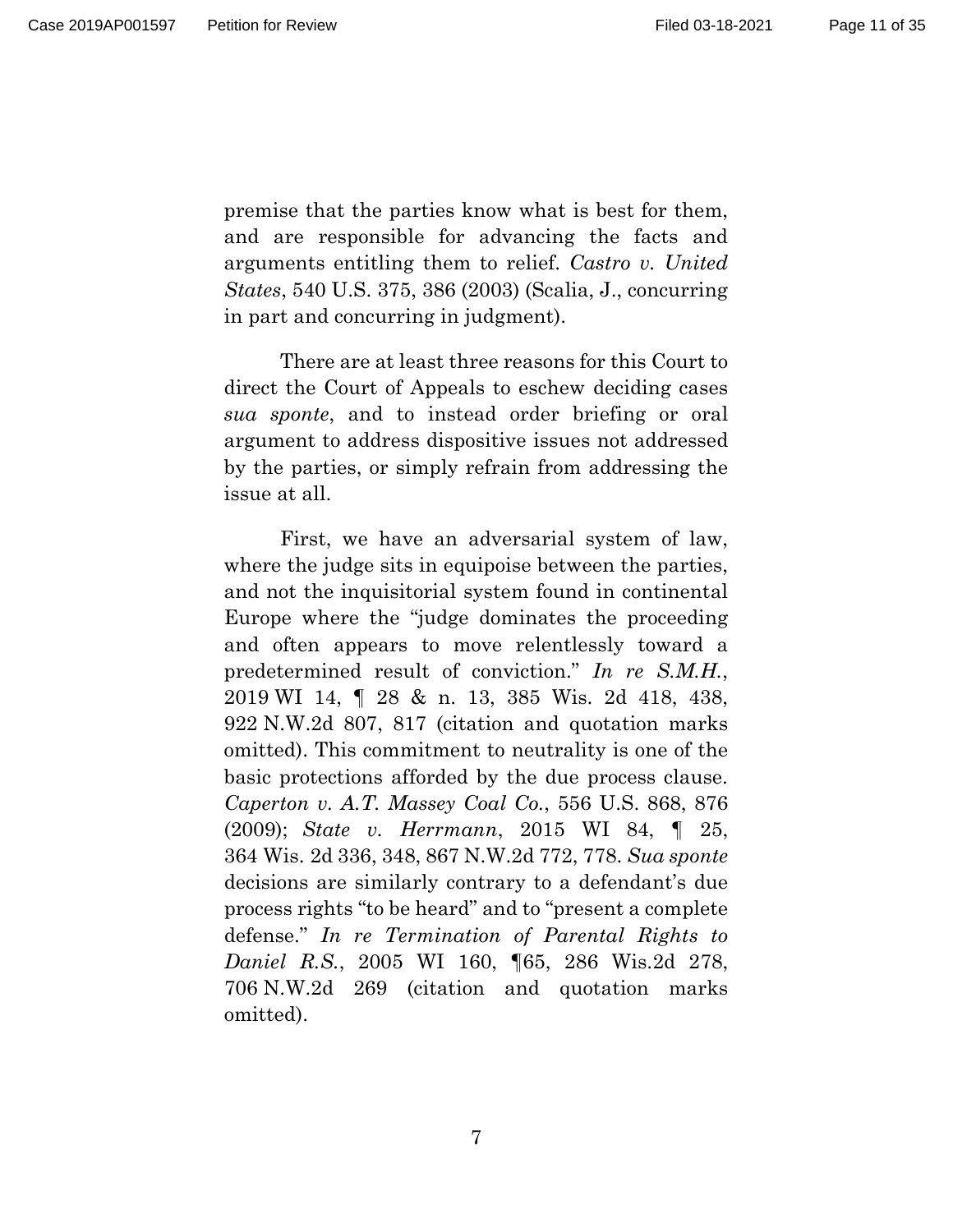For these reasons, the United States Supreme Court has explained its commitment to "follow[ing] the principle of party presentation. That is, we rely on the parties to frame the issues for decision and assign to courts the role of neutral arbiter of matters the parties present." *Greenlaw v. United States*, 554 U.S. 237, 243 (2008). The Wisconsin Court of Appeals has also given voice to this principle, stating on more than one occasion "[w]e will not abandon our neutrality to develop arguments for the parties." *See, e.g., State v. Anderson*, 2017 WI App 17, ¶ 28, 374 Wis. 2d 372, 392,

Here, however, the Court of Appeals did abandon its neutrality, by entirely developing a forfeiture argument not raised by the State. This creates an impression that the court was sitting not in equipoise between the parties, but searching for a reason to decide against Ballentine.

896 N.W.2d 364, 373.

The second reason the Court of Appeals should refrain from developing its own legal arguments *sua sponte* is that it leads to mistakes. The parties will understand the record better than the courts, and courts benefit from the parties' development of the legal arguments. Indeed, for this very reason this Court has previously criticized *sua sponte* statutory interpretations by the Court of Appeals.

> Statutory interpretation is a complex task, requiring courts to weigh many variables before arriving at a balanced and reasonable construction of legislative intent. Unlike legal defects that can frequently be resolved without assistance from litigants, statutory interpretation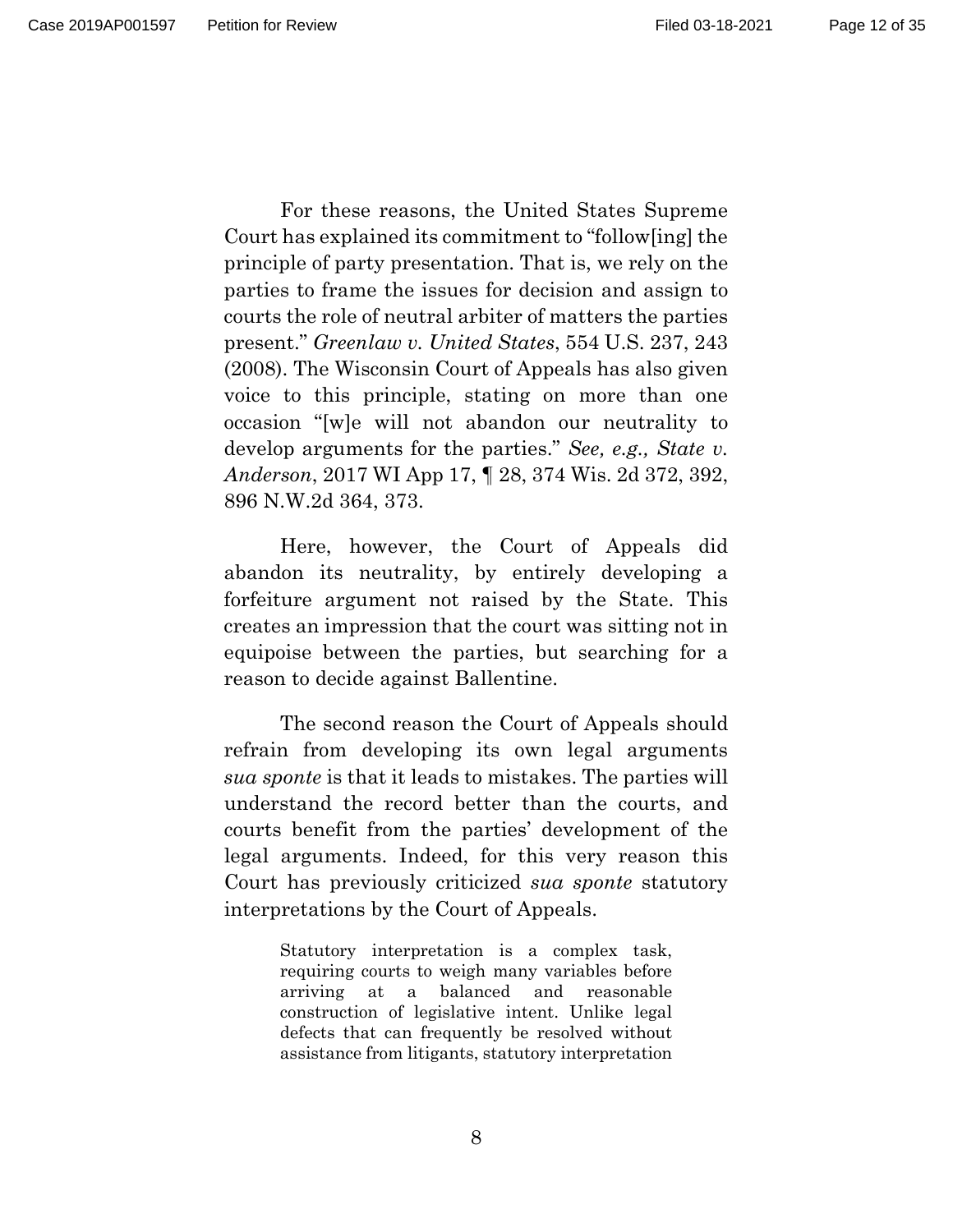is an area in which the courts usually should be willing to delay their determination until they have the assistance of briefs. The instant decision might not have required this review had the Court of Appeals permitted the parties to file supplemental briefs. We therefore urge the courts to exercise caution when determining an issue *sua sponte* without the assistance of supplemental briefs and to ask for briefs unless the matter is quite clear.

*Bartus v. Wisconsin Dep't of Health & Soc. Servs., Div. of Corr.*, 176 Wis. 2d 1063, 1073, 501 N.W.2d 419, 424 (1993).

As detailed below, the Court of Appeals decision did not address several factual and legal issues related to forfeiture. For instance, the Court of Appeals criticized trial counsel for not arguing that the details of the prior incident were relevant and admissible, without acknowledging that (1) Ballentine filed a motion in limine seeking admission of these details and (2) the court's decision – that Ballentine could ask the cooperating witness only "if he knew how…" – was a compromise with the state's position that none of the evidence was admissible, and Ballentine did not have an opportunity to argue the compromise was inadequate. In addition, the Court of Appeals did not address an important legal aspect of the forfeiture doctrine, *i.e.* that it is a matter of policy that the court need not enforce.

The third reason for the Court of Appeals to refrain from developing one party's legal arguments independently is to promote judicial efficiency. The

9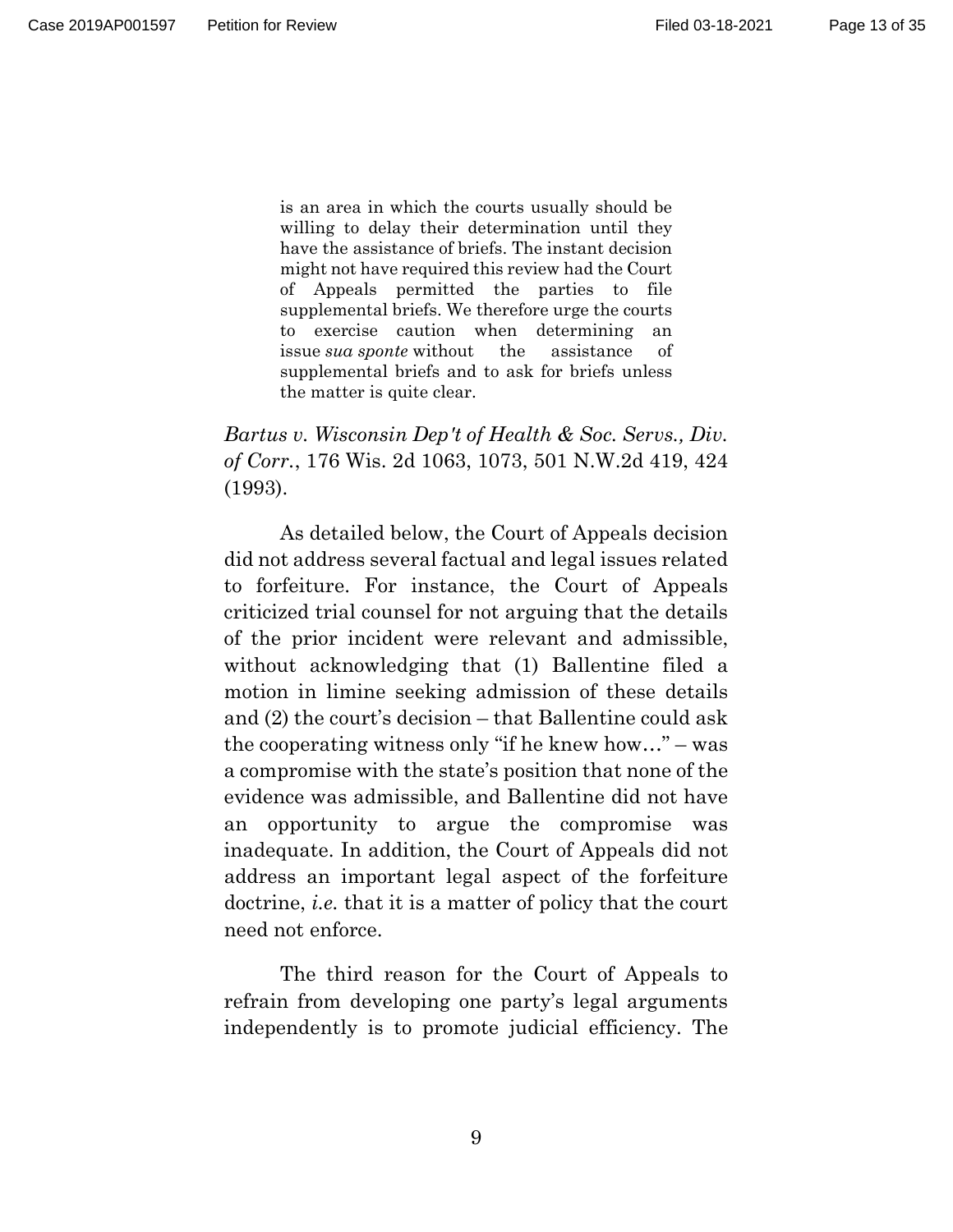Page 14 of 35

courts are busy enough, and do not need to spend time developing arguments for the parties. Indeed, it took the court here 10 months from the end of briefing to issue a decision. Counsel is familiar with a termination of parental rights case where the Court of Appeals took eight months to issue a decision that was based on a *sua sponte* statutory interpretation; the *sua sponte* nature of the court's ruling, as well as its questionability on the merits, may have been factors in this Court subsequently granting review. *Eau Claire County Department of Human Services v. S. E.*, Appeal No. 2019AP000894.

The Court of Appeals should simply refrain from considering issues not raised by the parties. If, however, the court believes that justice requires it consider a significant issue missed by the parties, the court may order additional briefing or hold oral argument.

# **II. Review is warranted to address the proper application of the forfeiture doctrine in criminal cases.**

The Court of Appeals took a strict view of the forfeiture doctrine. Even though Ballentine's counsel filed a motion in limine to introduce the details of the prior incident, the Court of Appeals held that Ballentine forfeited any argument that those details were admissible.

First, counsel filed a pre-trial motion explicitly seeking the introduction of the details of the incident as "other act" evidence. (R.13:1-2). The January 20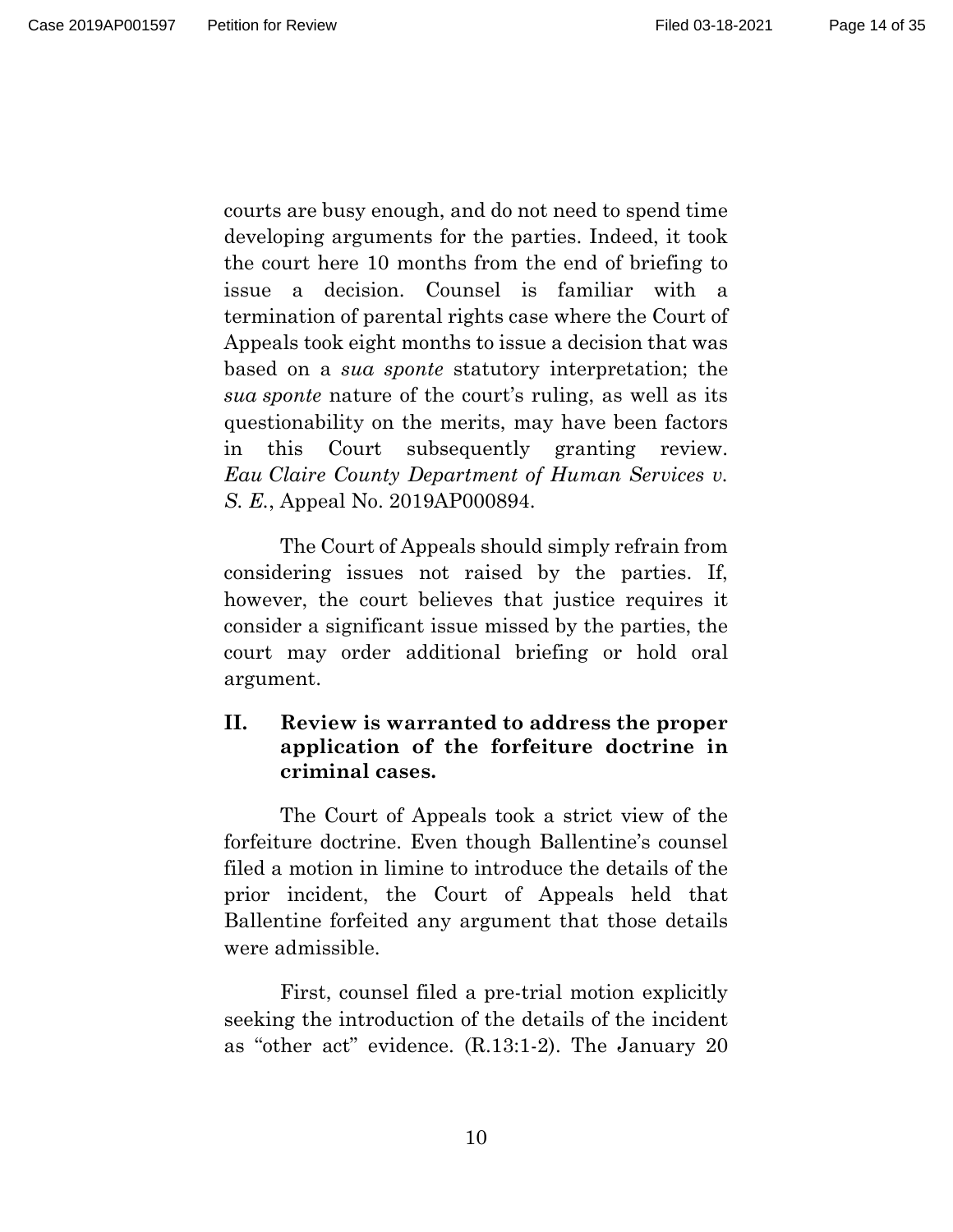decision does not acknowledge that "[a] defendant who has raised a motion in limine generally preserves the right to appeal on the issue raised by the motion[.]" *State v. Bergeron*, 162 Wis. 2d 521, 528, 470 N.W.2d 322, 324 (Ct. App. 1991).

Second, the January 20 Decision does not acknowledge that the trial court's ruling was a compromise between the defense and prosecution positions, and that trial counsel did not have a real opportunity to explain why the compromise was inadequate before the court made its ruling. At the hearing on the motion, trial counsel again sought introduction of the details of the 2015 incident. (R.44:30). The trial court clarified that defense counsel's purpose in introducing the 2015 incident would be to demonstrate the CI's "capacity to conceal drugs on his person," not motive or bias. (R.44:30-31). In response, the prosecution argued that the "substance" of the 2015 incident was inadmissible, but did concede to the *trial court*'s point that the CI could be asked "you know very well how to conceal drugs on your person so that they won't be found in a cursory search." (R.44:33).

After a brief digression, the court returned to make a ruling on the "specific points" raised by defense counsel. (R.44:36). The trial court observed that the prosecutor "concede[s] you [can] ask him whether he knows how to conceal drugs on his person so that they wouldn't be found in [a] cursory search. And then you get the answer you get." (R.44:36). Later on in its ruling, the court stated "you can ask him the question.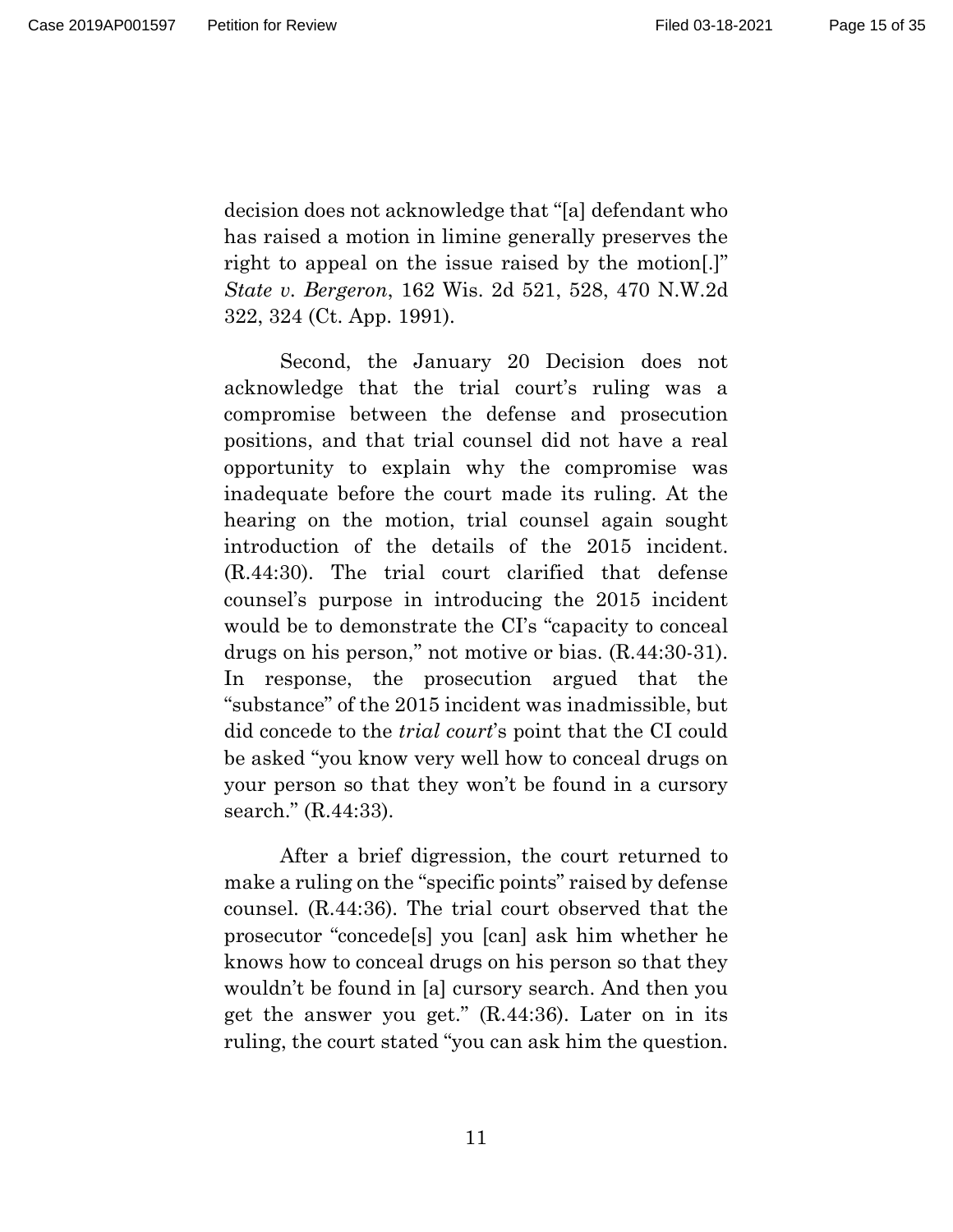is inadequate.

If he says no, then I will admit this evidence." (R.44:36). Ballentine is unaware of any case law holding that trial counsel must make a specific argument as to why a trial court's compromise ruling

Third, the January 20 Decision misread two comments by defense counsel as indicating that he was only seeking introduction of the CI's general knowledge of how to conceal drugs on his person. (App. 109-10). When counsel states "that's the information I am seeking here," that is in response to a digression into whether defense counsel could question the CI about having a pending case at the time he cooperated against Ballentine, and the state conceding that he could. (R.44:34-35). When counsel states "That's what I'm looking for" after the court's ruling, it was not a comment about the substance of the ruling, but about the fact that the court was making a ruling. (R.44:36). Immediately before the court's ruling the prosecutor pointed out that "I think [defense counsel] is looking for a ruling on kind of specific points. Right?" (R.44:35).

Indeed, it is clear that the parties and the court understood that defense counsel wanted to introduce evidence of the details of the 2015 incident. The court ruled that defense counsel *could* get into the details, but only if the CI denied any knowledge of how to hide drugs on his person. (R.44:36). And during the trial itself, counsel observed that because the CI admitted this basic knowledge, "the Court wouldn't allow any further testimony as to the nature of what happened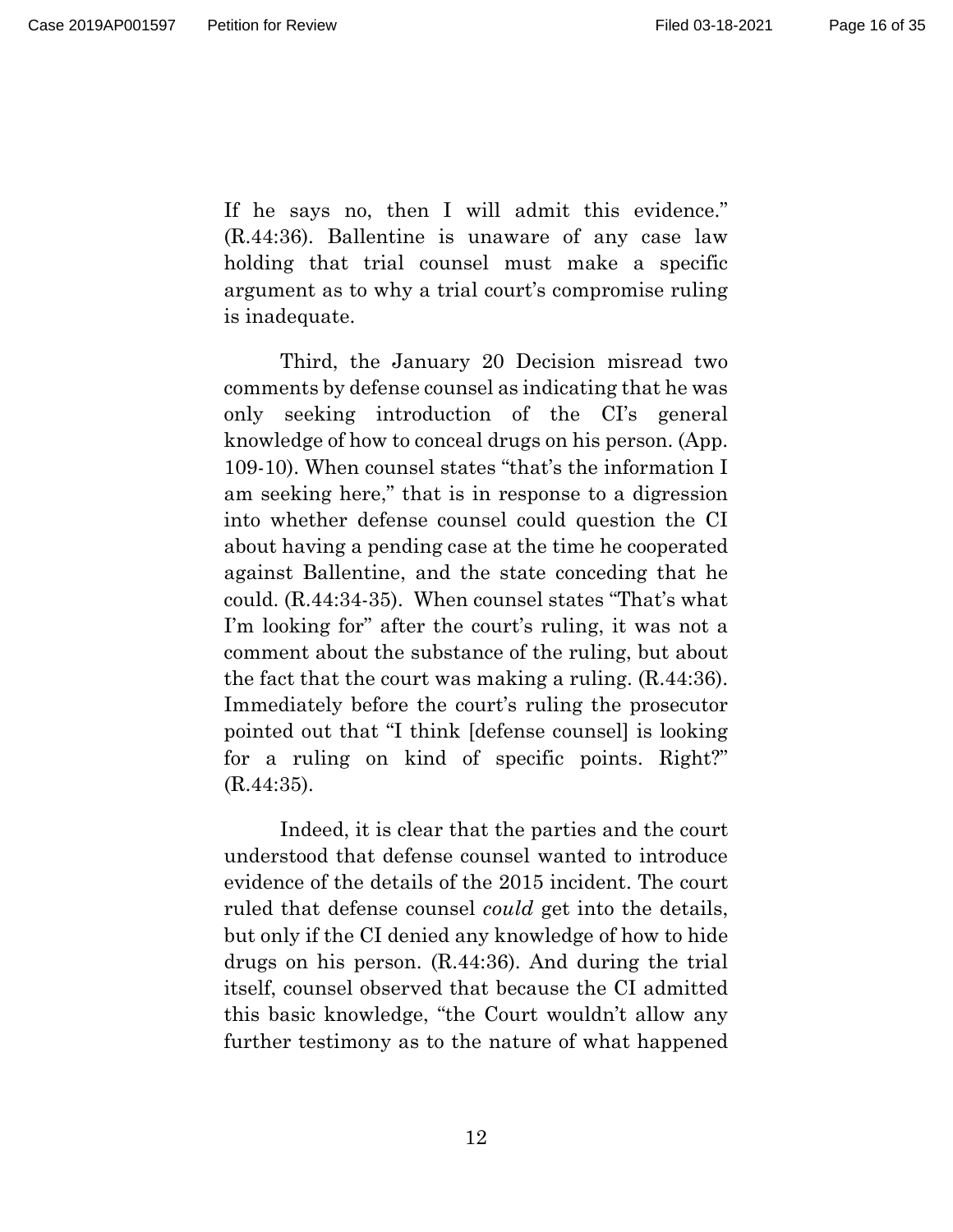or why he did it." (R.46:232). Counsel stated that he had witnesses under subpoena, "[b]ut I don't think the Court will permit me to go into that based on the ruling last week." (*Id*.)

Fourth, the January 20 Decision states that the trial court's ruling gave trial counsel more leeway to ask details. However, trial counsel's question tracked the trial court's ruling. The court ruled "you can ask [the cooperating witness] whether he knows how to conceal drugs on his person so that they wouldn't be found in a cursory search." (R.44:35). Hewing closely to the court's ruling, trial counsel asked the witness "in the past you have concealed drugs on your person so people can't find them. Right?" and "You know how to do that so they won't be found during a search of your person. Right?" (R.46:188).

Finally, the January 20 Decision does not acknowledge that the forfeiture rule "is one of judicial administration and does not limit the power of an appellate court in a proper case to address issues not raised in the circuit court. [An appellate] court has the power in the exercise of its discretion, to consider issues raised for the first time on appeal." *State v. Caban*, 210 Wis. 2d 597, 609, 563 N.W.2d 501, 506–07 (1997) (citation omitted). Indeed, strict application of the forfeiture doctrine in these circumstances will not promote judicial economy and may result in certain decisions in a criminal case unreviewable, with the defendant having to pay the price.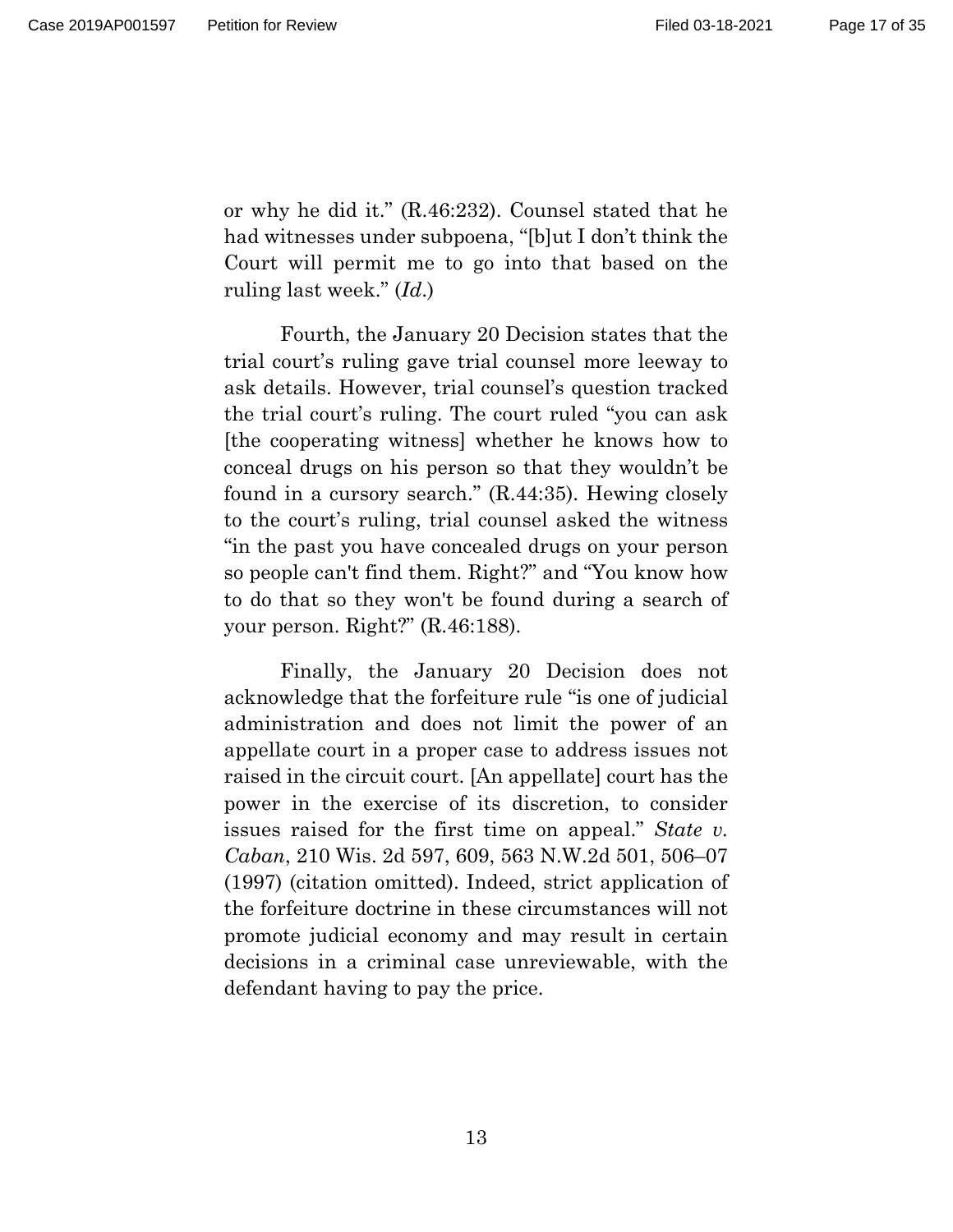Application of the forfeiture rule here means that in addition to raising this claim on direct appeal, Ballentine should have filed a postconviction motion asserting that he was deprived of the effective assistance of counsel because defense counsel did not gainsay the trial judge after his ruling, and explain more fully why the details of the 2015 incident were relevant. However, "[t]he Sixth Amendment guarantees reasonable competence, not perfect advocacy judged with the benefit of hindsight." *Yarborough v. Gentry*, 540 U.S. 1, 8 (2003). Indeed, "counsel's failure to raise a novel argument does not render his performance constitutionally ineffective." *State v. Lemberger*, 2017 WI 39, ¶ 18, 374 Wis. 2d 617, 628, 893 N.W.2d 232, 238 (cleaned up).[4](#page-17-0) Thus, if a

reasonably competent attorney would believe that an issue is preserved, but an appellate court concludes that it is not preserved, the defendant can neither argue that counsel was ineffective nor that the issue was preserved.

Review should be granted to address whether forfeiture should be applied under these circumstances.

<span id="page-17-0"></span> $4$  "Cleaned up' is a new parenthetical used to eliminate unnecessary explanation of non-substantive prior alterations." *United States v. Steward*, 880 F.3d 983, 987 (8th Cir. 2018).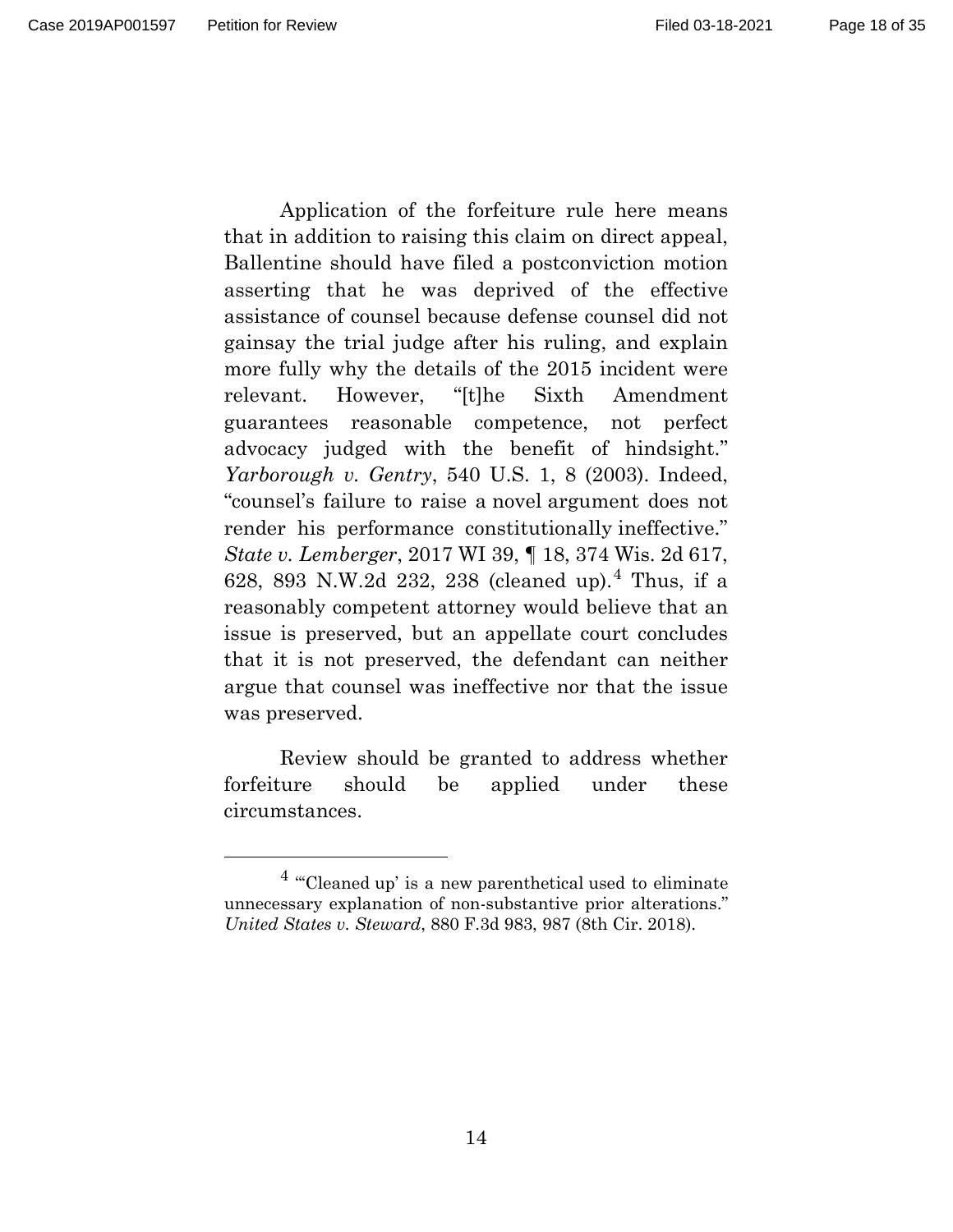Page 19 of 35

**III. The circuit court erroneously prohibited Ballentine from introducing evidence of the cooperating witness previously hiding drugs from police while being searched.** 

Ballentine's defense – "I was framed!" – may have seemed desperate and implausible to the jury. After all, it meant that Denmark was able to hide drugs somewhere in his clothes or on his body in a way that police could not find them before his meetings with Ballentine. The average jury would likely find it hard to believe that professional law enforcement officials, trained and experienced in searching people for drugs, would have missed drugs hidden on Denmark.

On the contrary, Denmark does have the knowledge and skill to hide drugs from police officers searching his person from drugs, as demonstrated by him successfully hiding drugs from Racine police officers after they arrested him for drug dealing. Although the court acknowledged that Denmark's knowledge and ability to hide drugs on his person was relevant, it unnecessarily and erroneously prevented Ballentine from bringing to the jury's attention the details of Denmark success in hiding drugs from the police. This handcuffed Ballentine's defense, and he is entitled to a new trial.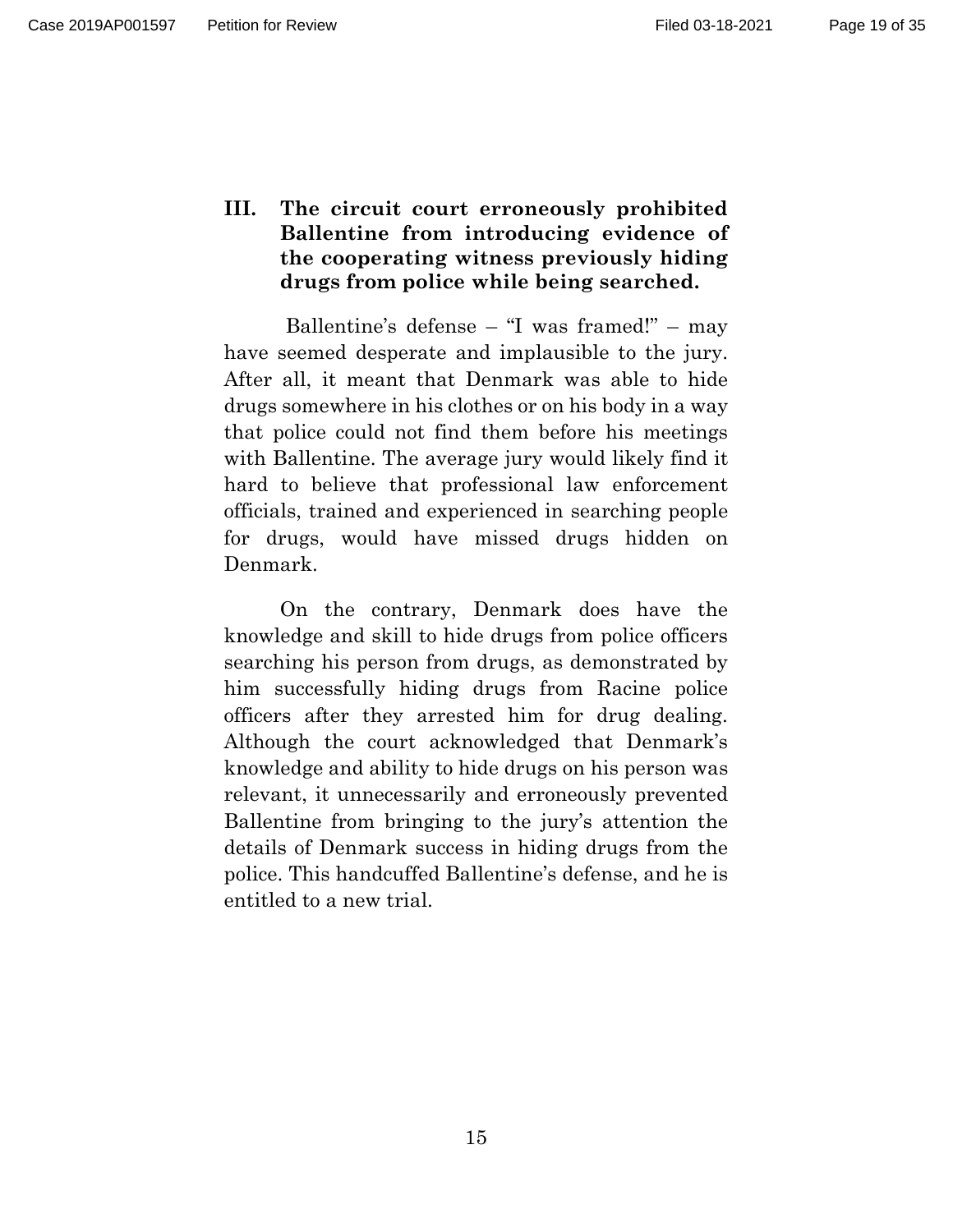Page 20 of 35

A. The circuit court erroneously exercised its discretion in holding that the probative value of the details of Denmark successfully hiding drugs from the police would be substantially outweighed by time considerations.

As a general rule, a party may not claim that a person has a particular character trait that caused the person to act in a given manner. Wis. Stat. § 904.04. "Other acts" by a person – that is, acts other than the acts that are the subject of the criminal or civil action – may illustrate the person's character and will offend the rule if offered for that purpose. However, other acts may be offered for myriad purposes other than to show the person's character, such as the person's knowledge, intent, *modus operandi*, etc. Wis. Stat.  $§ 904.04(2).$ 

In *State v. Sullivan*, 216 Wis.2d 768, 782-83, 576 N.W.2d 30 (1998), the court recognized that all "other act" evidence must pass three evidentiary rules. First, as discussed above, the other act evidence must be offered for an acceptable purpose, *i.e.*, not to show the person's "character." Wis. Stat.  $\S$  904.04(2)(a). Second, the other act evidence must be "relevant," i.e. it must actually tend to prove or disprove a fact at issue. Wis. Stat. § 904.01. Third, the probative value of the evidence cannot be substantially outweighed by the danger of unfair prejudice, time considerations, or similar factors. Wis. Stat. § 904.03.

When reviewing a decision to exclude other act evidence, "[a]n appellate court will sustain [the] ruling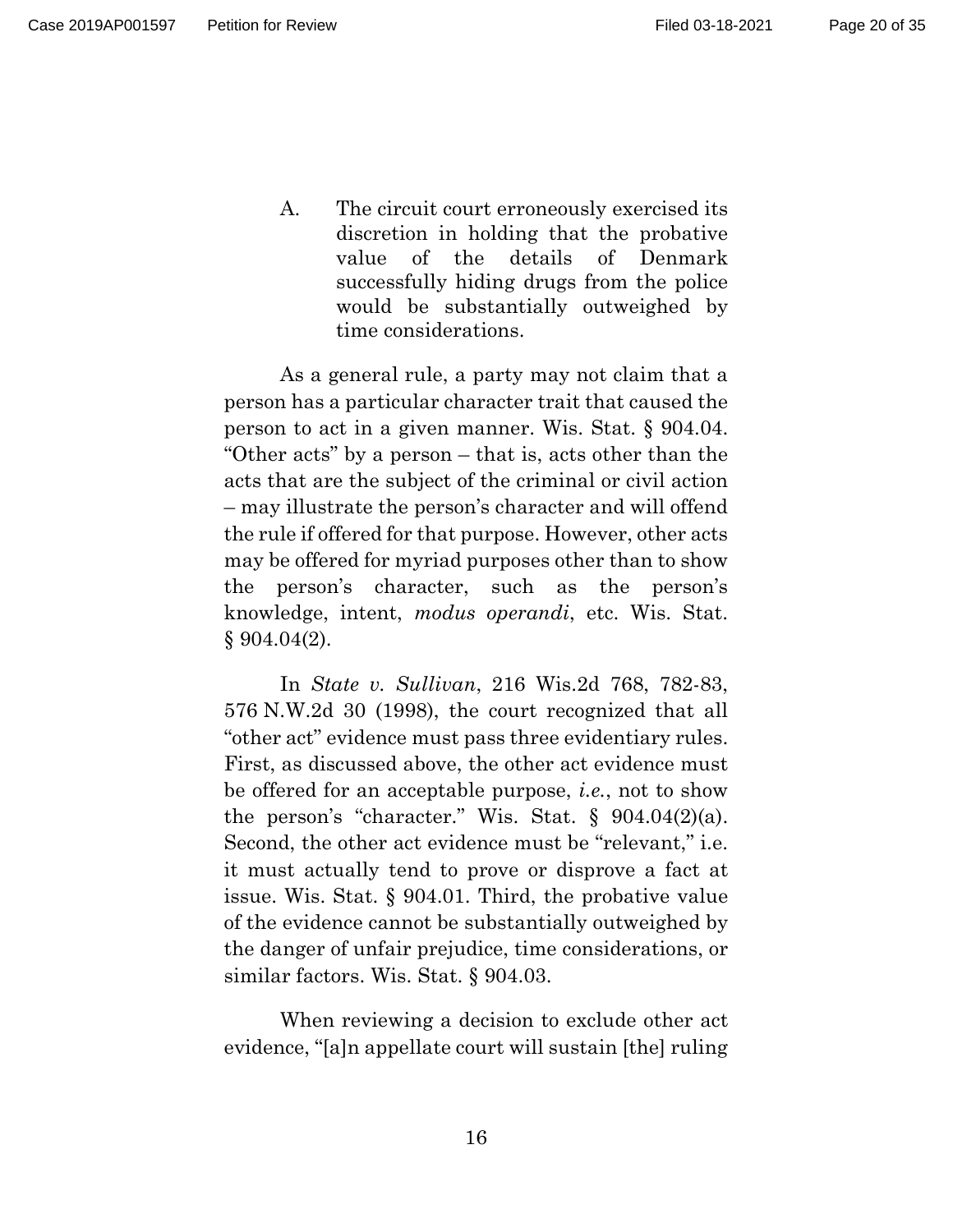Page 21 of 35

if it finds that the circuit court examined the relevant facts; applied a proper standard of law; and using a demonstrative rational process, reached a conclusion that a reasonable judge could reach." *Sullivan*, 216 Wis. 2d at 780–81. Each step of the *Sullivan* analysis is discussed in turn below.

> 1. Denmark's hiding of the drugs was offered for a proper purpose.

The court correctly determined that the evidence was being offered for a proper purpose: Denmark's knowledge and capacity to hide drugs from the search of a police officer. (44:35-36; App. 124-125).

Section 904.04 provides that

evidence of other crimes, wrongs, or acts is not admissible to prove the character of a person in order to show that the person acted in conformity therewith. This subsection does not exclude the evidence when offered for other purposes, such as proof of motive, opportunity, intent, preparation, plan, knowledge, identity, or absence of mistake or accident.

Wis. Stat. § 904.04(2).

Ballentine did not offer the evidence to show any sort of character trait of Denmark. Instead, it was to demonstrate that he possessed the knowledge and skill to successfully hide drugs during a police search of his person. (44:30-31; App. 119-120).

Demonstration of a person's "knowledge" is explicitly listed as a proper purpose under section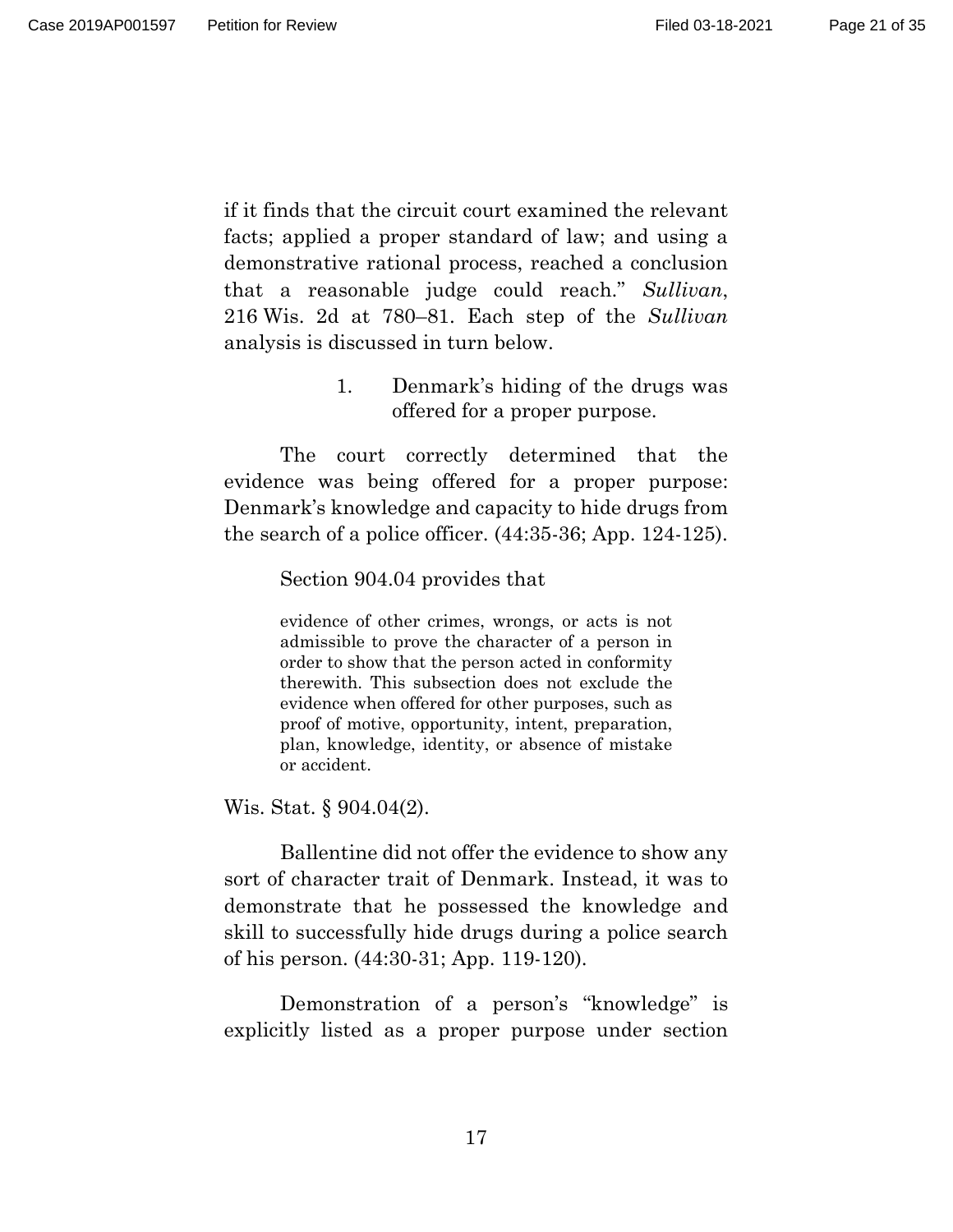Page 22 of 35

904.04(2). A person's skill is similarly a proper purpose, rather than impermissible character evidence. It is one thing to know how a magician performs a trick or illusion; it is another matter entirely to have the skill to pull it off. *Johnson v. Misericordia Cmty. Hosp.*, 97 Wis. 2d 521, 550, 294 N.W.2d 501, 516 (Ct. App. 1980), *aff'd,* 99 Wis. 2d 708, 301 N.W.2d 156 (1981) (noting that evidence of doctor's "skill" was not impermissible character evidence).

Importantly, Ballentine was not offering this episode merely to show that Denmark had an untruthful character. A witness's untruthful character is one of the few exceptions to the anti-propensity evidence rule. Wis. Stat. § 904.04(1)(c). However, if a party wishes to attack a witness's character for truthfulness by pointing to "[s]pecific instances of … conduct," the party cannot use extrinsic evidence. Wis. Stat. § 906.08(2). The party is limited to questioning the witness about the specific instance on crossexamination. *Id*. There is no such limitation where, as here, the evidence is being offered to show knowledge, skill, etc., and not the person's "character."

> 2. Denmark's demonstrated ability to hide drugs from the police was relevant to his defense.

The circuit court correctly concluded that evidence that Denmark successfully hid the drugs was "relevant," *i.e.* that it had a "tendency to make the existence of any fact that is of consequence to the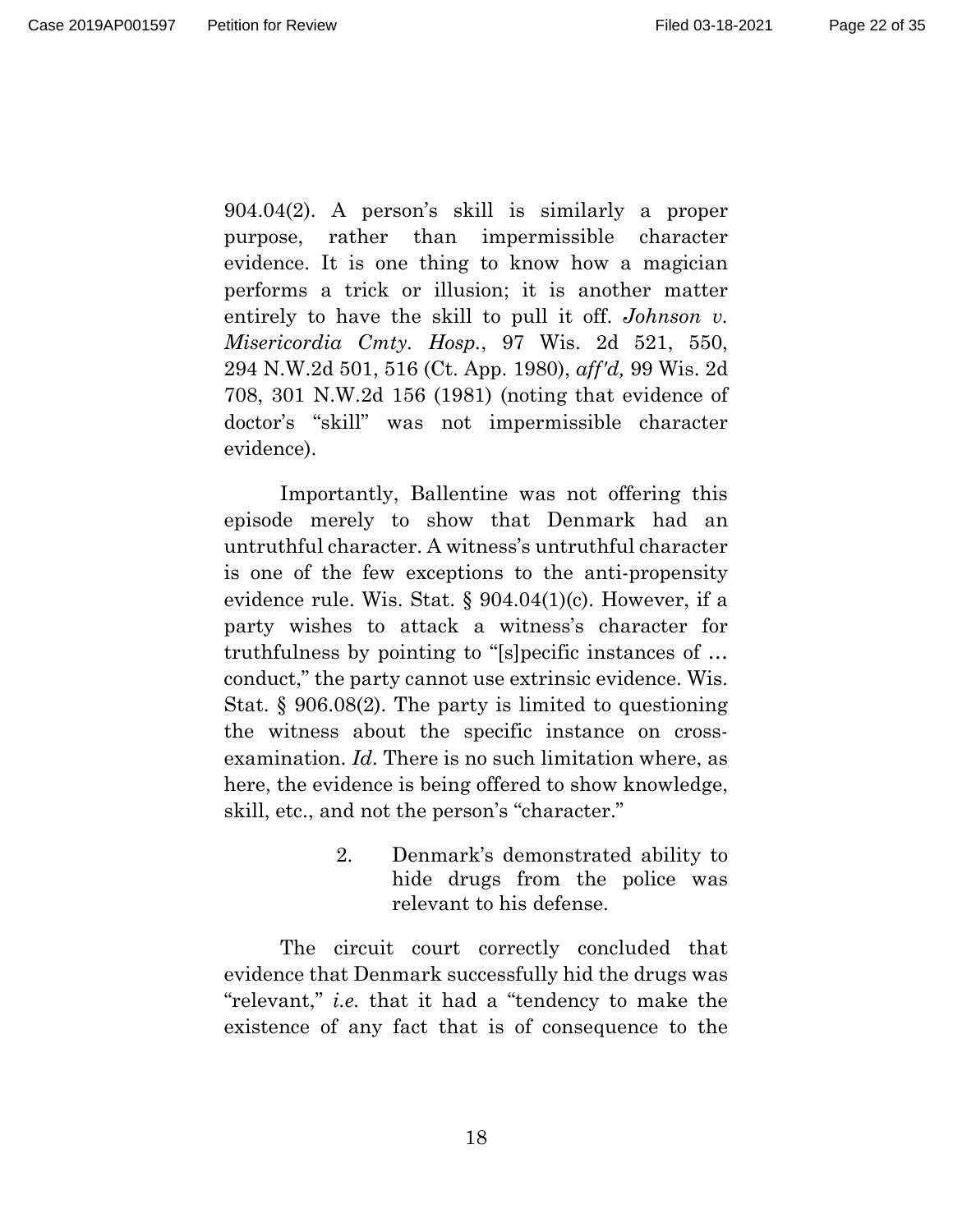determination of the action more probable or less probable than it would be without the evidence." Wis. Stat. § 904.01.

Denmark had a *motive* to falsely implicate Ballentine as a drug dealer: Denmark had been arrested on drug charges, and the government promised him leniency if he produced evidence that Ballentine was a drug dealer. (46:112, 116). Evidence that Denmark had successfully hidden drugs from a police search of his person would demonstrate that he also had the *means* to falsely implicate Ballentine.

A juror would probably not expect that a person would be able to hide drugs from a searching police officer, and would find Ballentine's defense unlikely. However, Denmark's prior instance of hiding drugs from the police not only demonstrates that it is possible to hide drugs from the police, but that Denmark himself possesses the knowledge and skill to do so. This evidence thus makes Ballentine's defense "more probable" and thus relevant. Wis. Stat. § 904.01.

> 3. The court's determination that the probative value of Denmark's successful attempt to hide drugs from the police was substantially outweighed by time considerations was an erroneous exercise of discretion.

Where the court erred was in determining that the evidence should be excluded because "its probative value [was] substantially outweighed … by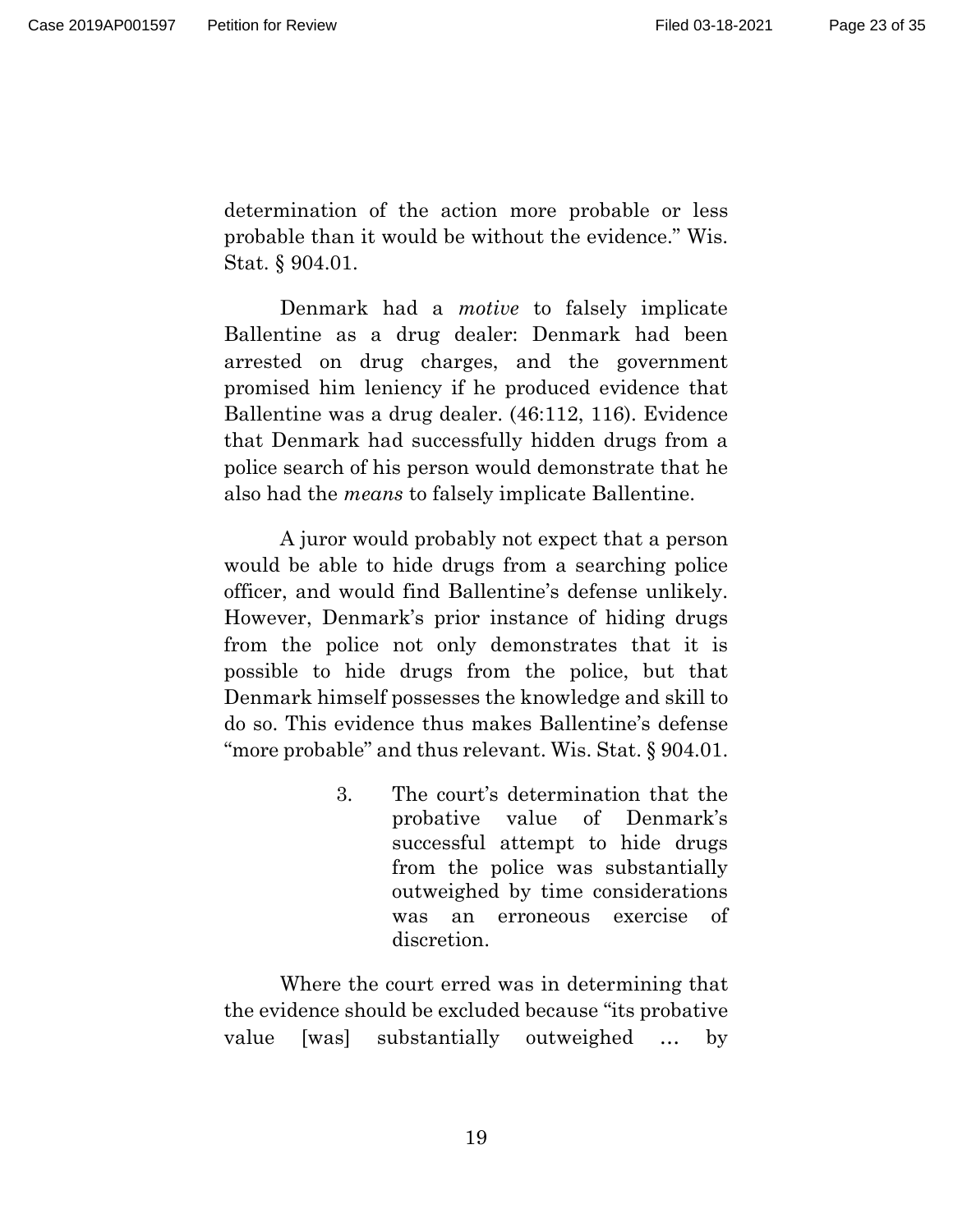considerations of … waste of time." Wis. Stat. § 904.03. The court's entire analysis is as follows:

> [The prosecutor] concede[s] you can ask [Denmark] whether he knows how to conceal drugs on his person so that they wouldn't be found in a cursory search. And then you get the answer you get. I will tell you if the guy says no, well then it seems to me that the probative value of this evidence far exceeds any prejudicial value that it may have and it comes in.

…

But to this point to some extent I am influenced by the fact that I don't know this evidence is particularly necessary. It seems like common sense to me that people can conceal drugs on their person such they would not be found in the cursory search. That may not be common sense to the jury. That's why you can ask him the question.

If he says no, then I will admit this evidence. However, my analysis at this point is this. A, it's offered for [a] permitted purpose. B, does it tend to prove that. Yes. C., given that it's a fairly mundane area that I think probably falls within simple common sense[,] I don't see it compellingly probative unless, as we have discussed, the witness disputes it, at which point it becomes very probative. And it may in fact be gone into by you, A, by confronting him with it on crossexamination. Isn't it true on such and such a date. But B, I would then allow you to present witnesses to the other act as well. …

That's my ruling. You can go into the area. It would be time wasting to present evidence on it if it's not in dispute. You will know that by the time you get to your case because you will have done your cross-examination. If he was conceding the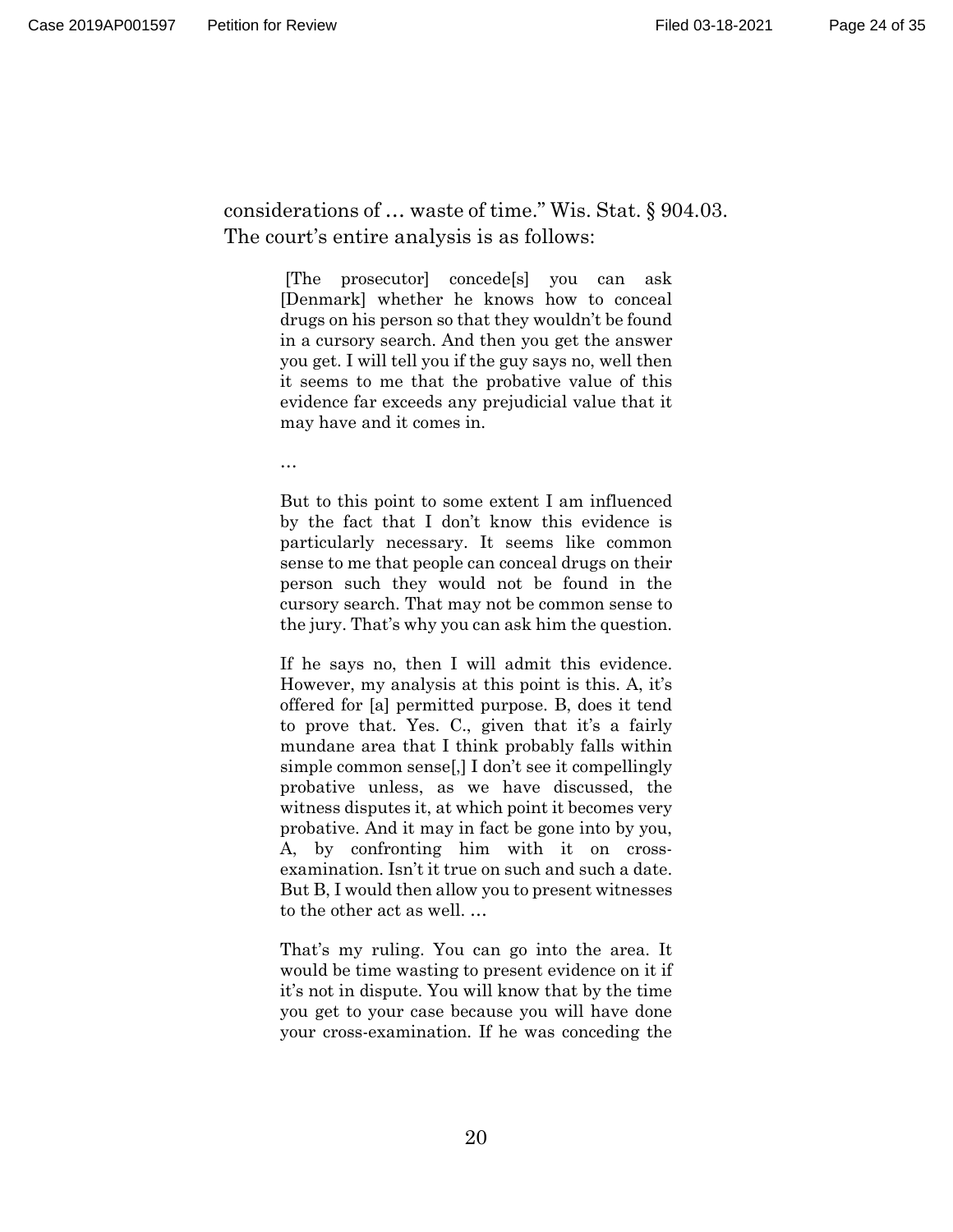point, we get your case, I won't let you waste time by introducing evidence on [a] conceded point.

(44:35-36; App. 125-126).

The court erroneously exercised its discretion in weighing whether the probative value of the evidence was substantially outweighed by considerations of time. The court did not "examine[] the relevant facts" and employ a "rational process." *Sullivan*, 216 Wis. 2d at 780–81.

First, the court's rumination that a person's ability to hide drugs from the search of a police officer is "fairly mundane" and "falls within simple common sense" is highly dubious. Perhaps a judge experienced in criminal law will have seen the many ways that drugs may be hidden from the search of a police officer. However, the common juror would likely expect that police officers know what they are doing, and are able to find drugs hidden on a person.

Second, the court's reasoning for why the evidence became more probative if Denmark denied knowing how to hide drugs is not rational. Ballentine is unaware of any cases holding that the probity of other act evidence depends on the actor admitting or denying the other act. Indeed, in criminal cases, a defendant's other acts are almost always introduced by someone other than the defendant, due to the defendant's Fifth Amendment right not to testify at all. Simply put, other act evidence is relevant because the other act occurred, not because the actor denies it occurred.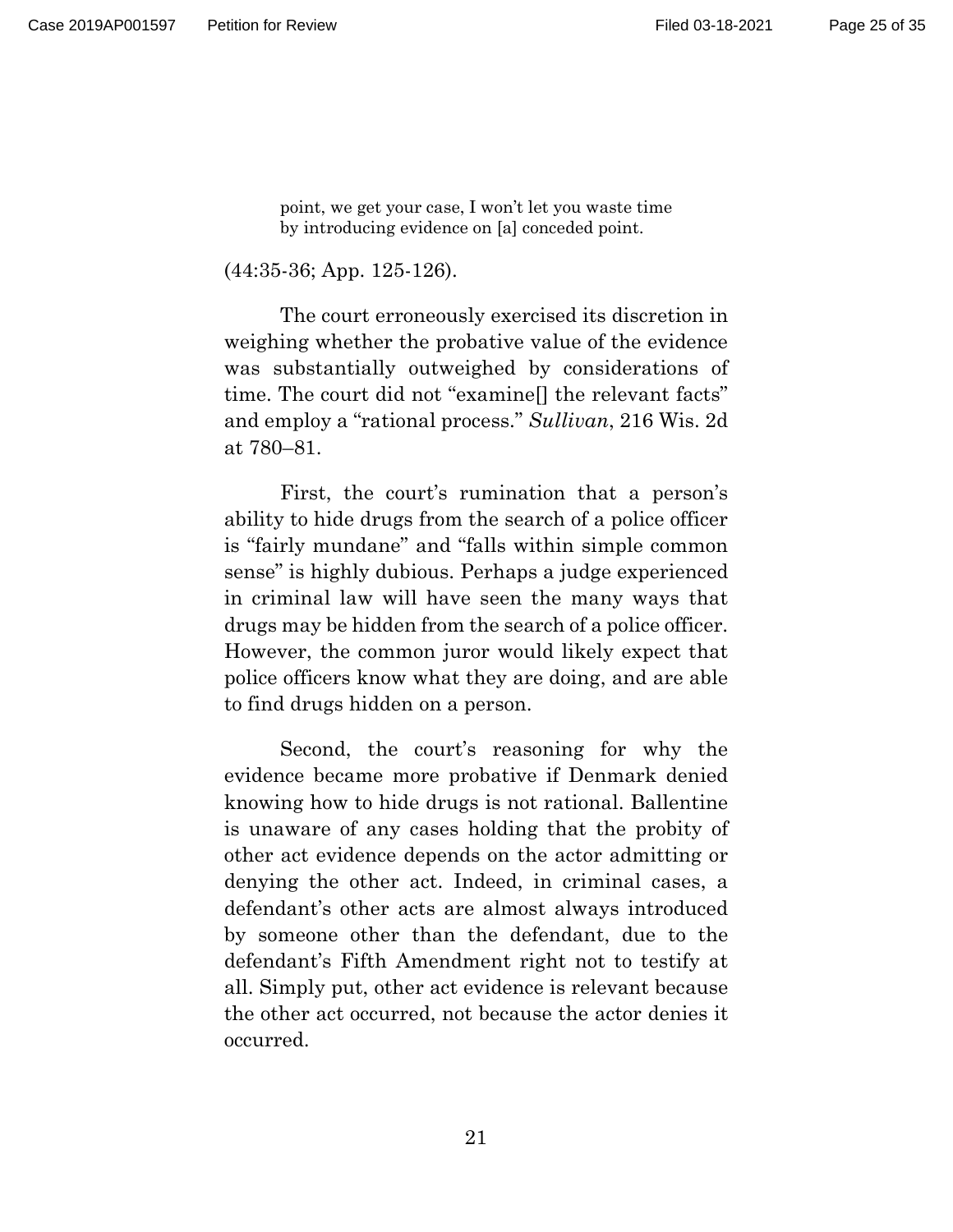The court may have been reasoning that if Denmark makes a general admission of knowing how drugs can be hidden, nothing can be gained from evidence detailing Denmark's specific instance of hiding drugs from the police. However, Wisconsin courts have soundly rejected this view. A party's right to present a full case generally prevents the other party from attempting to avoid uncomfortable evidence by stipulating to certain elements.

> When a court balances the probative value against the unfair prejudicial effect of evidentiary alternatives, the court must also be cognizant of and consider a party's need for evidentiary richness and narrative integrity in presenting a case. To substitute for such a picture a naked admission might have the effect to rob the evidence of much of its fair and legitimate weight. The persuasive power of a narrative story is an essential ingredient to the State's right to prosecute. Substituting concrete tangible evidence with abstract assertions is an unsatisfactory substitute for telling a complete story. …

> Evidence thus has force beyond any linear scheme of reasoning, and as its pieces come together a narrative gains momentum, with power not only to support conclusions but to sustain the willingness of jurors to draw the inferences, whatever they may be, necessary to reach an honest verdict.

*State v. Alexander*, 214 Wis. 2d 628, 648–50, 571 N.W.2d 662, 670–71 (1997) (quotation marks and citations omitted). *Sullivan* itself held that the details of the other act evidence are what provides its probity. 216 Wis. 2d at 786-87.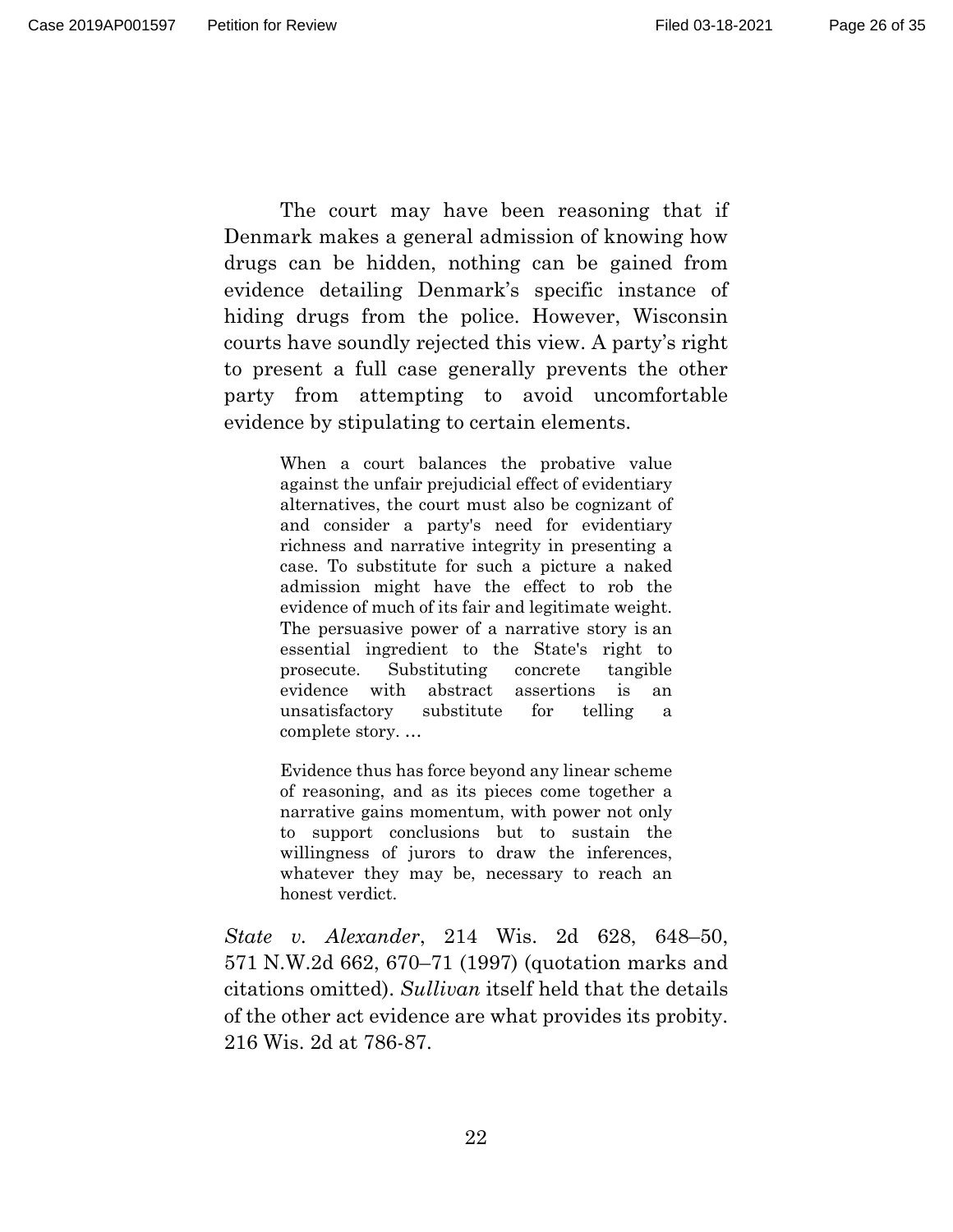Page 27 of 35

The court's limitation of the evidence to the abstract point that Denmark knew how to hide drugs greatly reduced the rhetorical punch of this evidence. Hewing closely to the court's ruling, Ballentine limited his cross-examination of Denmark on this point to whether he had "concealed drugs on [his] person so people can't find them" and that he "know[s] how to do that so they won't be found during a search of [his] person." (46:188). Denmark answered affirmatively to both questions, so defense counsel could not delve further.

The court's ruling thus prevented the jury from hearing numerous relevant details beyond the abstract point that Denmark knew how to hide drugs.

First, Denmark knew how to hide drugs from the police, not just "people." Of course, it would be more difficult to hide drugs from a member of the lay public than a police officer.

Second, Denmark did not just "know" how to hide drugs from the police, he actually hid drugs successfully from the police. This demonstrates that he did not have just the know-how, but the skill to hide drugs.

Third, Denmark had hidden the drugs after being arrested and searched on suspicion of drug charges. Thus, the arresting officers would have been just as motivated to find drugs on Denmark as the supervising officer in this case, if not more so. Denmark's ability to hide drugs despite this fact further suggests a high degree of skill and knowledge.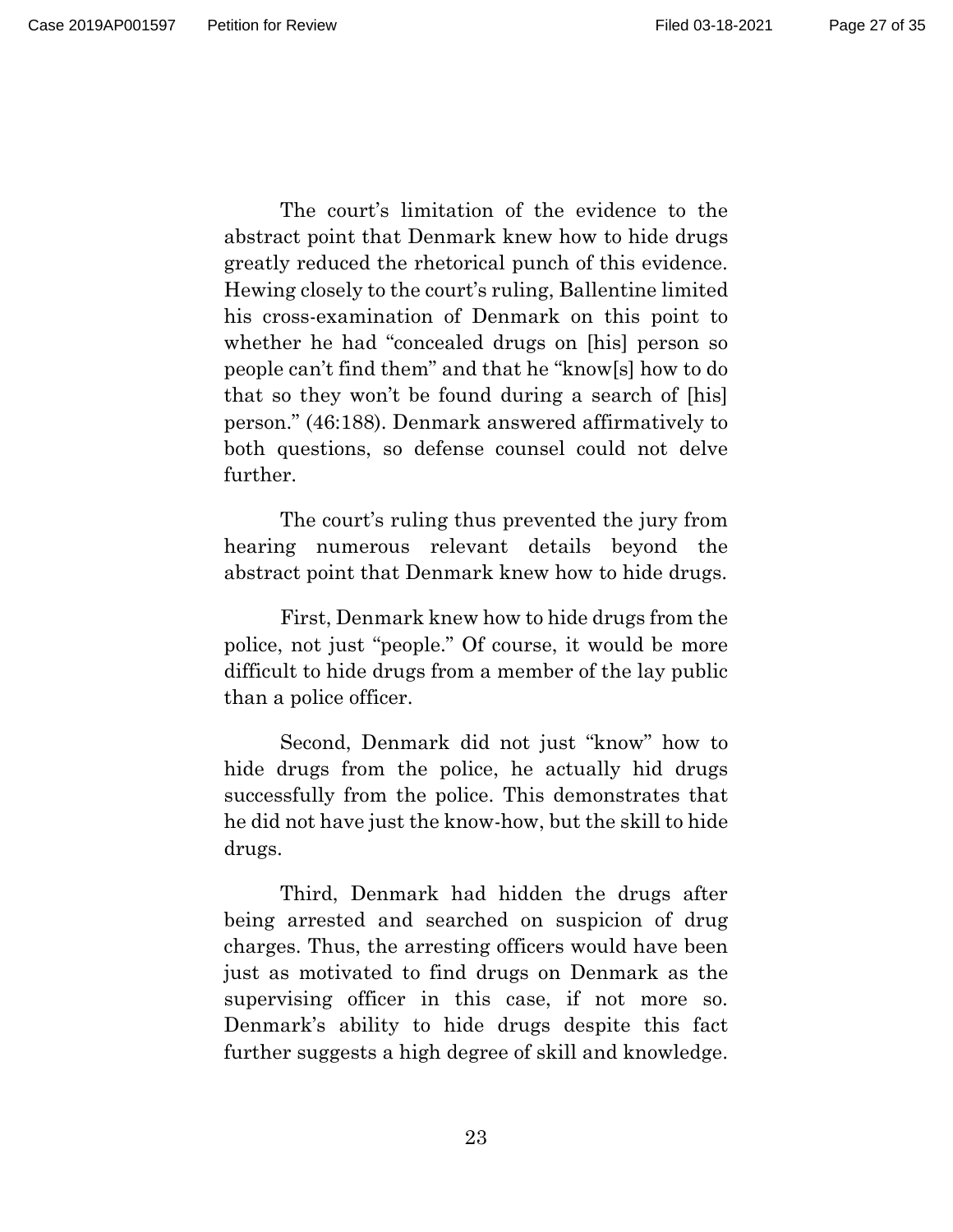Fourth, Denmark hid the drugs from the same police department, suggesting that he knew the specific methods the police department used to search for drugs.

Fifth, Denmark likely did not have much, if any, warning that he was going to be arrested. He thus had more time to hide the drugs before each controlled purchase.

Finally, the manner in which the drugs were found in the Racine Police Department refutes the State's suggestion that the only way to hide drugs from a police search is by inserting them anally. (47:75-76). The drugs were found in the hallway after Denmark had been escorted to the bathroom. (13:1-3). It is implausible that Denmark would have been able to extract drugs from his anus without the escorting officer noticing. This suggests Denmark had some other method of hiding drugs from the police that he could have used before the alleged controlled purchases.

All of these details give a weight and substance absent from a bare, abstract statement about Denmark's knowledge of how to hide drugs. The details more firmly establish Denmark's proven ability to hide drugs from the police, and make it more likely that he was able to hide drugs from the police when they searched him before he made the alleged controlled purchases from Ballentine.

Finally, the court failed to consider the "relevant facts" concerning how much time it would have taken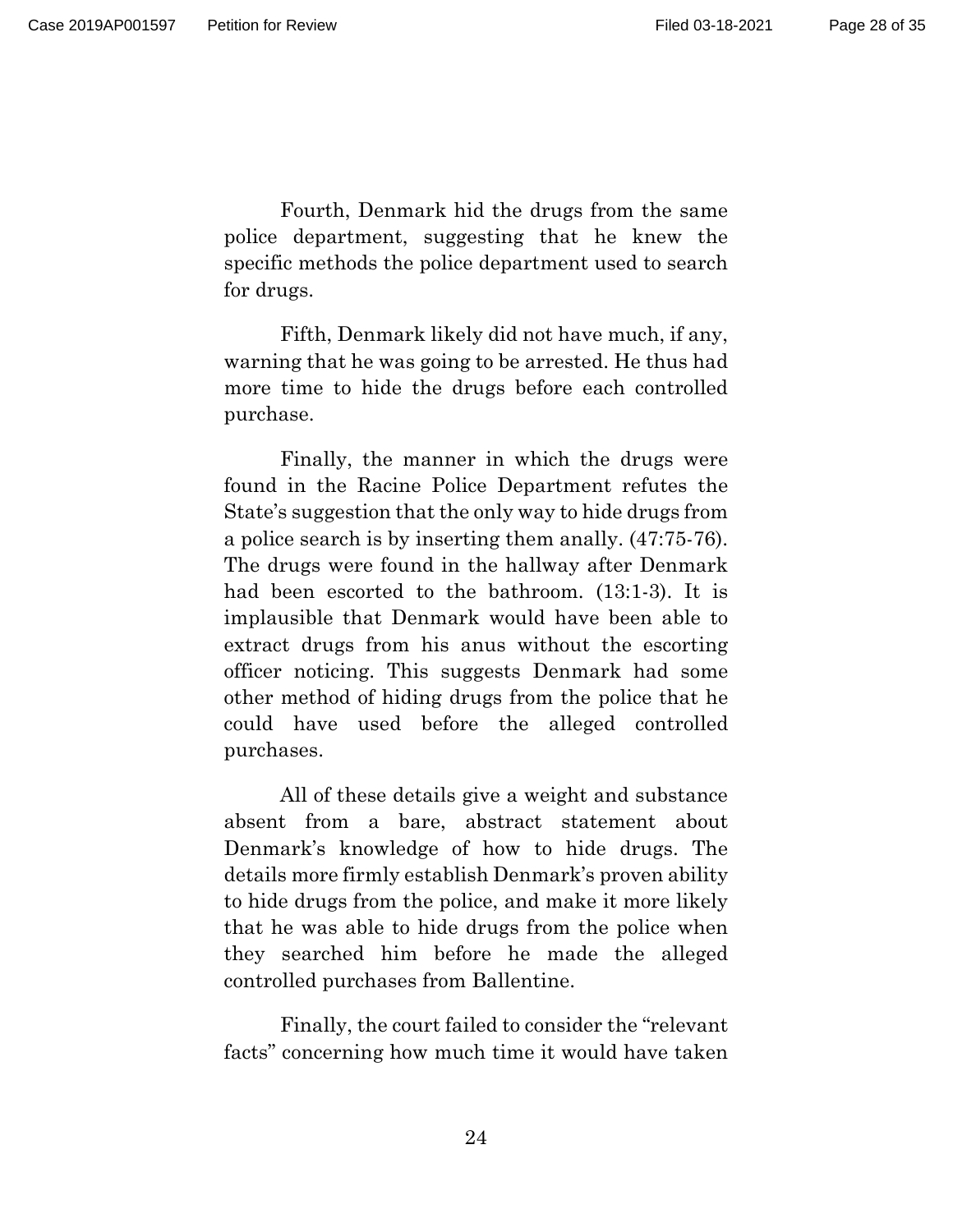Page 29 of 35

to question Denmark about the details of the prior incident. *Sullivan*, 216 Wis. 2d at 780–81. In order to properly assess whether the probative value of this evidence was "substantially outweighed by … considerations of time wasting," the court would necessarily have to consider how much time would actually be taken to introduce the evidence. Wis. Stat. § 904.03. The court made no such assessment.

Indeed, asking Denmark about the details of his prior instance of hiding drugs from the police would not have prolonged the trial in any significant way. The questioning would amount to perhaps a dozen additional questions, a paltry amount considering the three days of evidence heard during the trial. Plus, the court was prepared to allow Ballentine to call additional witnesses if Denmark *denied* knowing how to hide drugs. Surely, calling additional witnesses would have prolonged the trial more than asking Denmark additional questions on cross-examination.

In sum, there was no rational basis for the court to prohibit Ballentine from introducing the details of Denmark hiding drugs from the police only if Denmark denied knowing how to hide drugs during a search. The details increased the probity of this evidence, and would not be substantially outweighed by considerations of time.

> B. The failure to admit the evidence was not harmless.

An "error is harmless if the beneficiary proves beyond a reasonable doubt that the error complained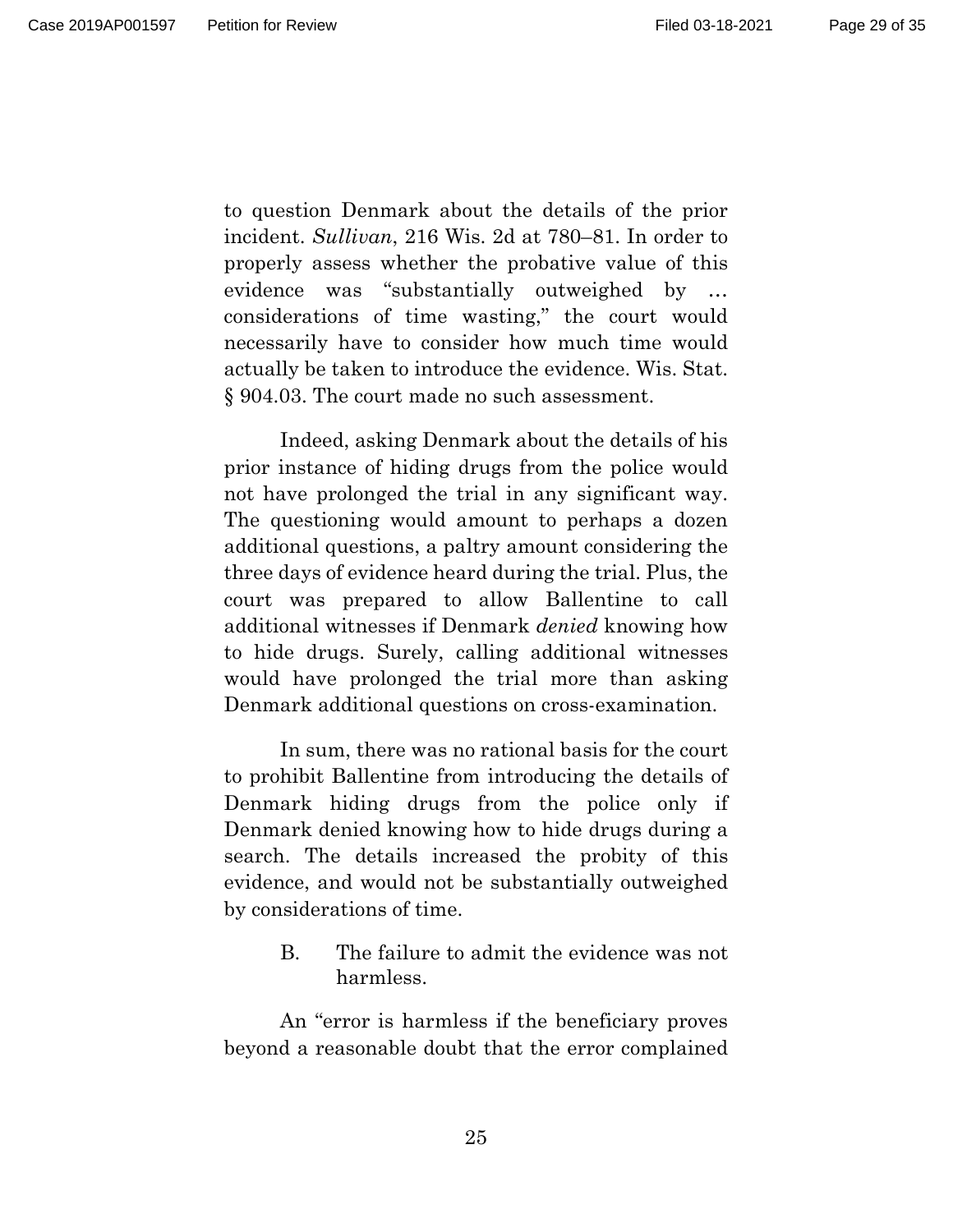Page 30 of 35

of did not contribute to the verdict obtained." *State v. Mayo*, 2007 WI 78, ¶ 47, 301 Wis. 2d 642, 734 N.W.2d 115 (citation and quotation marks omitted). When determining whether an error is truly "harmless," the court considers the totality of the circumstances, including the nature of the defense. *State v. Beamon*, 2013 WI 47, ¶ 27, 347 Wis. 2d 559, 576, 830 N.W.2d 681, 690; *Mayo*, 2007 WI 78, ¶ 48; *see also Jensen v. Clements*, 800 F.3d 892, 903-06 (7th Cir. 2015) (granting federal habeas relief where harmless error analysis by state appellate court erroneously considered only evidence supporting conviction).

Denmark's ability to hide drugs from the police was central to Ballentine's defense. It provided an alternative explanation for how Denmark was able to provide the drugs to the police after he allegedly made the purchases from Ballentine. And while it may seem unlikely in the abstract that Denmark would be able to hide drugs from professional law enforcement officials, the fact that he had done so before in even more difficult circumstances demonstrates that he has the skill to pull it off.

Further, the video and audio recordings do not show actual drug transactions. Thus, the State's case depended on Denmark's credibility. However, the jury acquitted Ballentine of committing the first drug transaction, signaling that it had significant concerns about his credibility.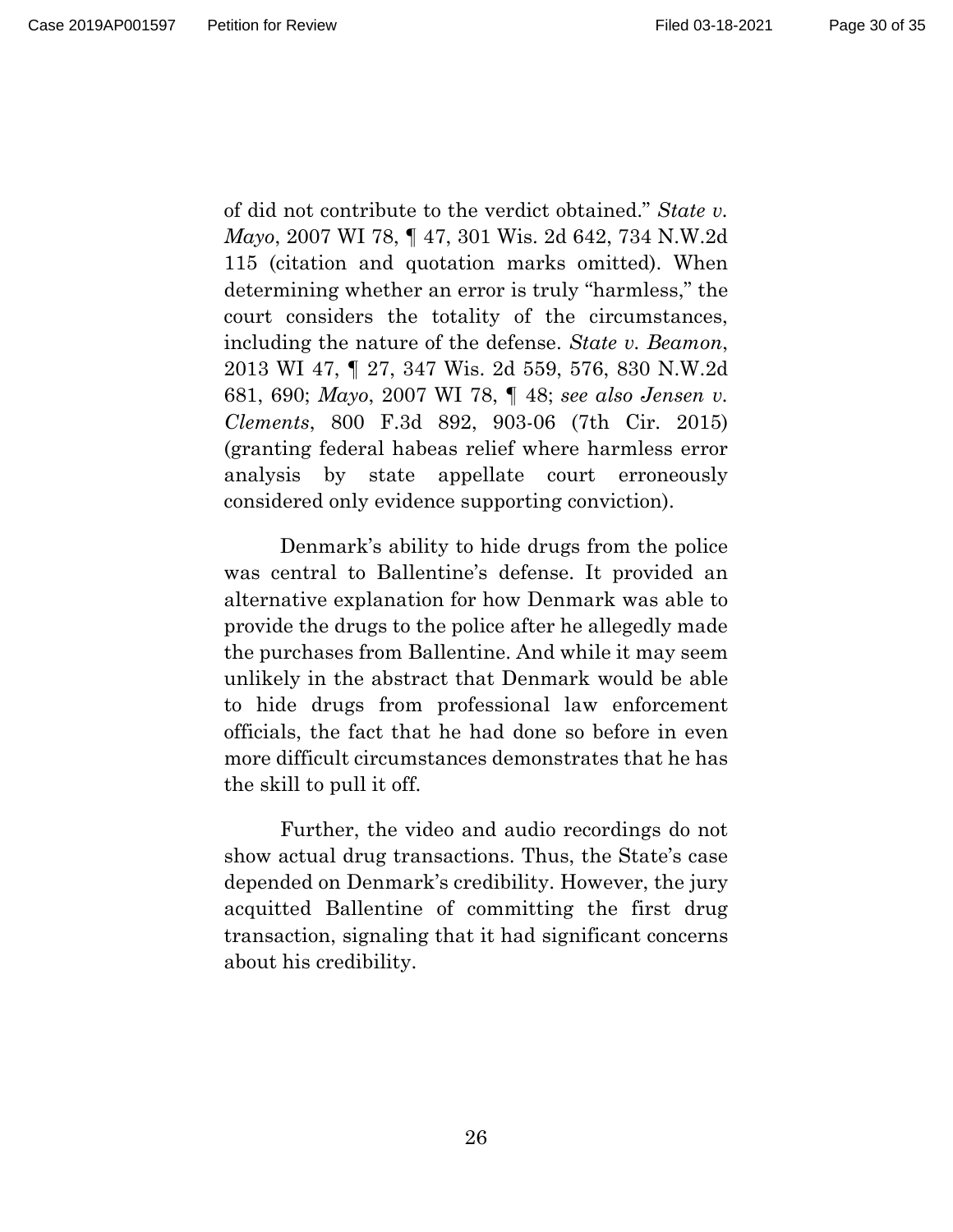Consequently, there is a "reasonable probability" that the outcome of the trial would have been different if the evidence had been admitted.

## **CONCLUSION**

For the reasons stated above, the court should grant the petition to review.

Dated this 18th day of March, 2021.

Respectfully submitted,

Thomas B. Aquino Assistant State Public Defender State Bar No. 1066516

Office of the State Public Defender Post Office Box 7862 Madison, WI 53707-7862 (608) 266-1971 aquinot@opd.wi.gov

Attorney for Defendant-Appellant-Petitioner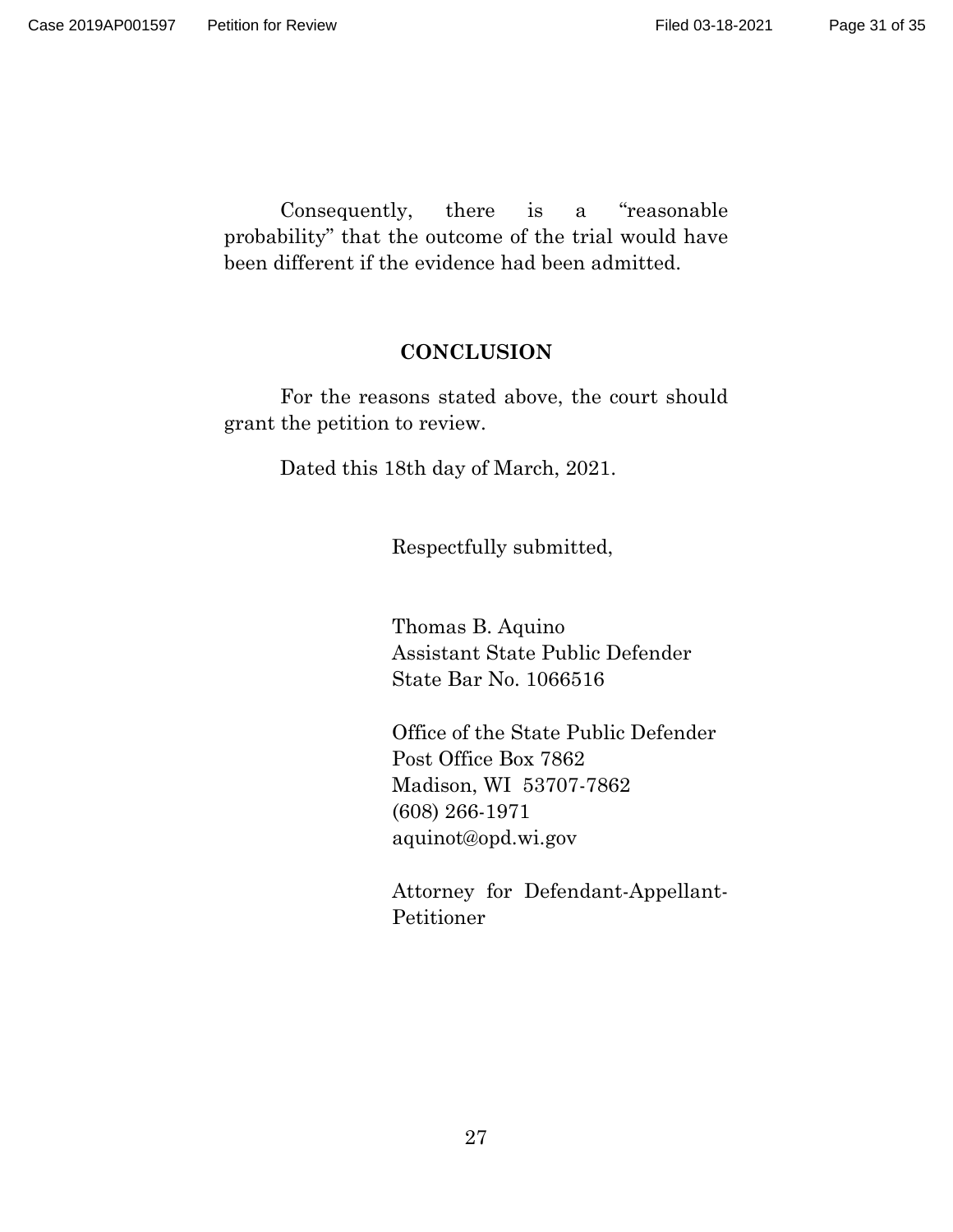### **CERTIFICATIONS**

I hereby certify that this petition conforms to the rules contained in § 809.19(8)(b) and (c) and § 809.62(4) for a petition produced with a proportional serif font. The length of this petition is 5,504 words.

I hereby certify that I have submitted an electronic copy of this petition, excluding the appendix, if any, which complies with the requirements of § 809.19(12) and § 809.62(4)(b). I further certify that this electronic petition is identical in content and format to the printed form of the petition filed on or after this date.

A copy of this certificate has been served with the paper copies of this petition filed with the court and served on all opposing parties.

I hereby certify that filed with this petition, either as a separate document or as a part of this brief, is an appendix that complies with  $\S$  809.62(2)(f) and that contains, at a minimum: (1) the decision and opinion of the Court of Appeals; (2) the findings or opinion of the circuit court; (3) a copy of any unpublished opinion cited under § 809.23(3)(a) or (b); and (4) portions of the record essential to an understanding of the issues raised, including oral or written rulings or decisions showing the circuit court's reasoning regarding those issues.

I further certify that if this appeal is taken from a circuit court order or judgment entered in a judicial review of an administrative decision, the appendix contains the findings of fact and conclusions of law, if any, and final decision of the administrative agency.

I further certify that if the record is required by law to be confidential, the portions of the record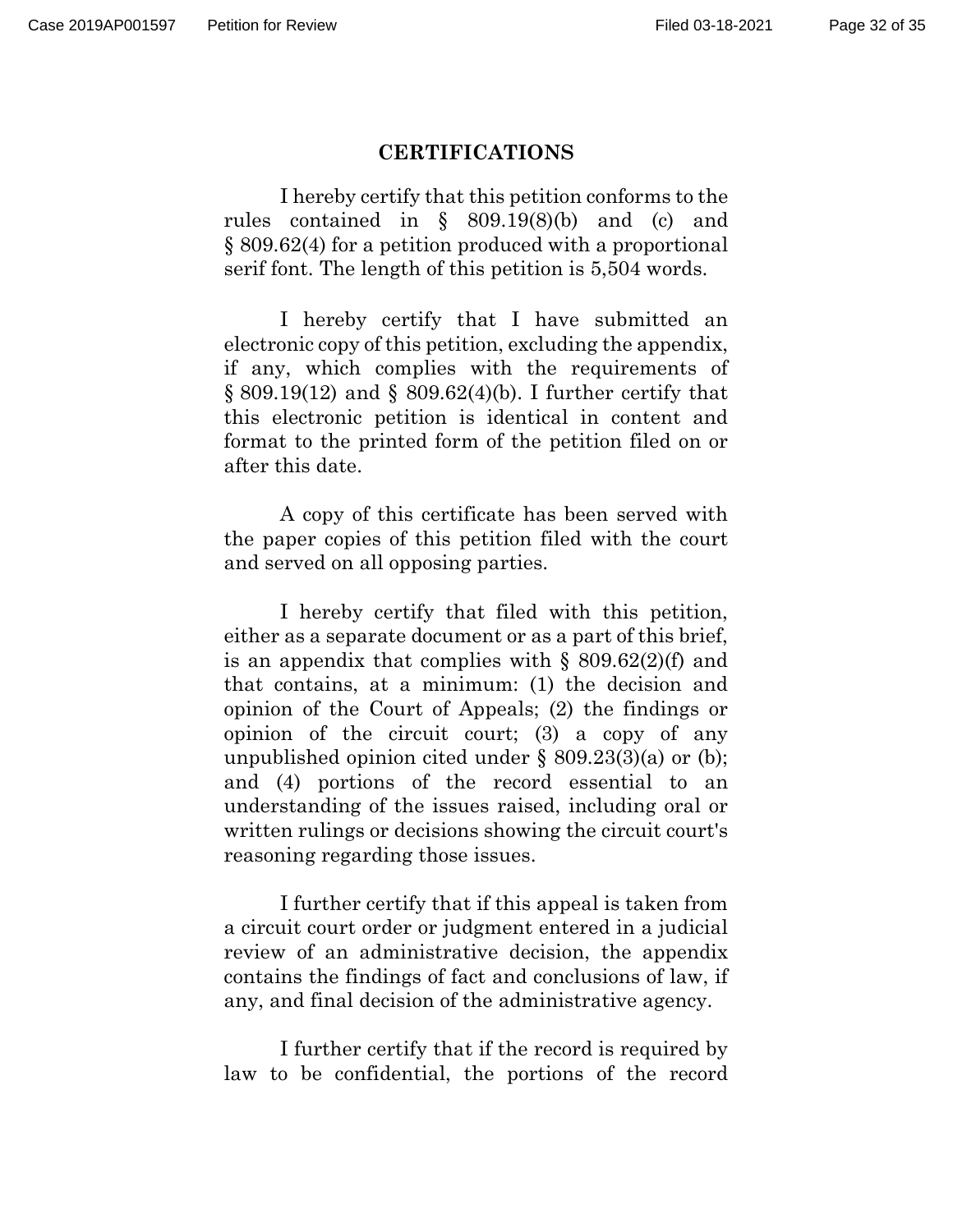included in the appendix are reproduced using one or more initials or other appropriate pseudonym or designation instead of full names of persons, specifically including juveniles and parents of juveniles, with a notation that the portions of the record have been so reproduced to preserve confidentiality and with appropriate references to the record.

Dated this 18th day of March, 2021.

Signed:

Thomas B. Aquino Assistant State Public Defender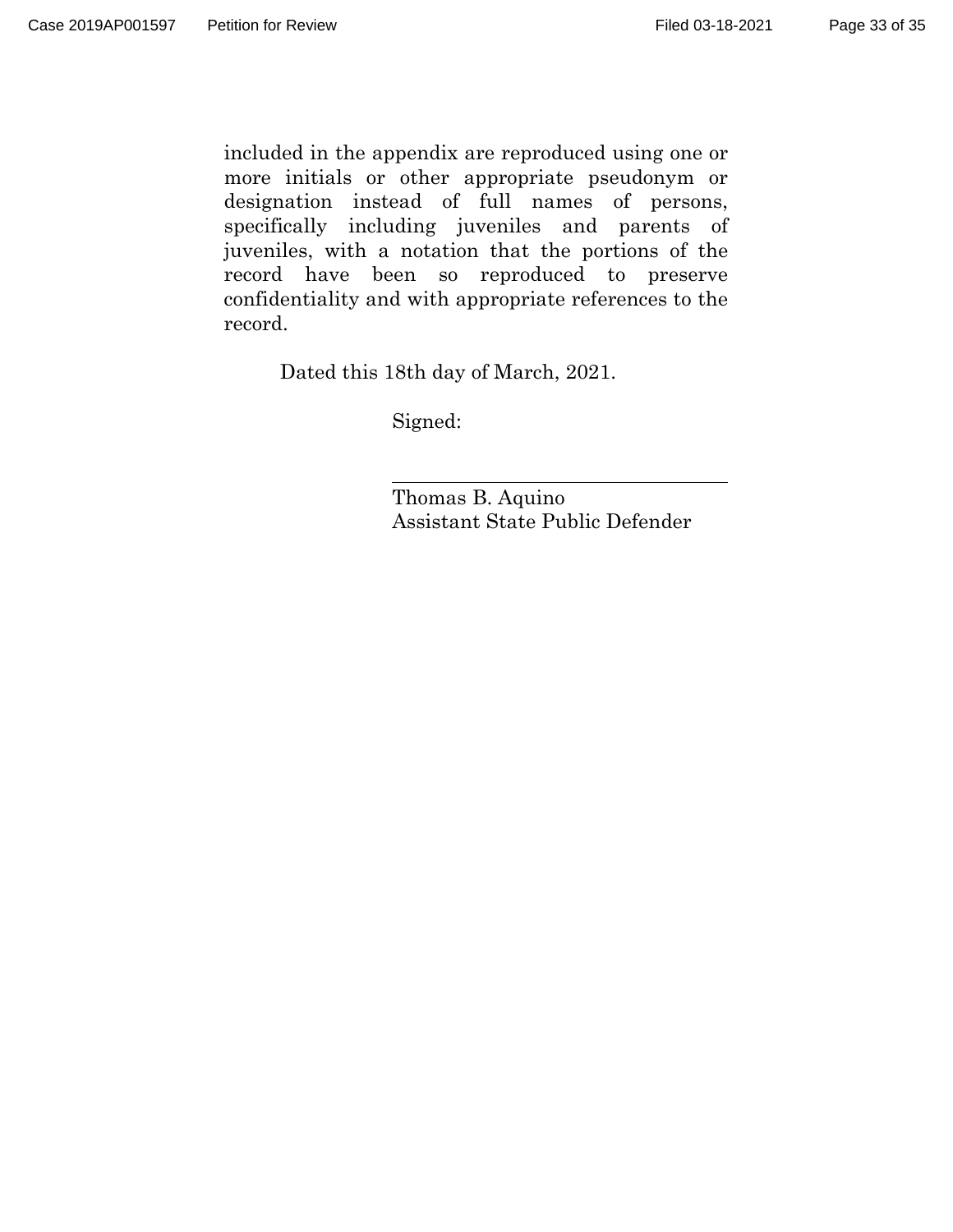# **APPENDIX**